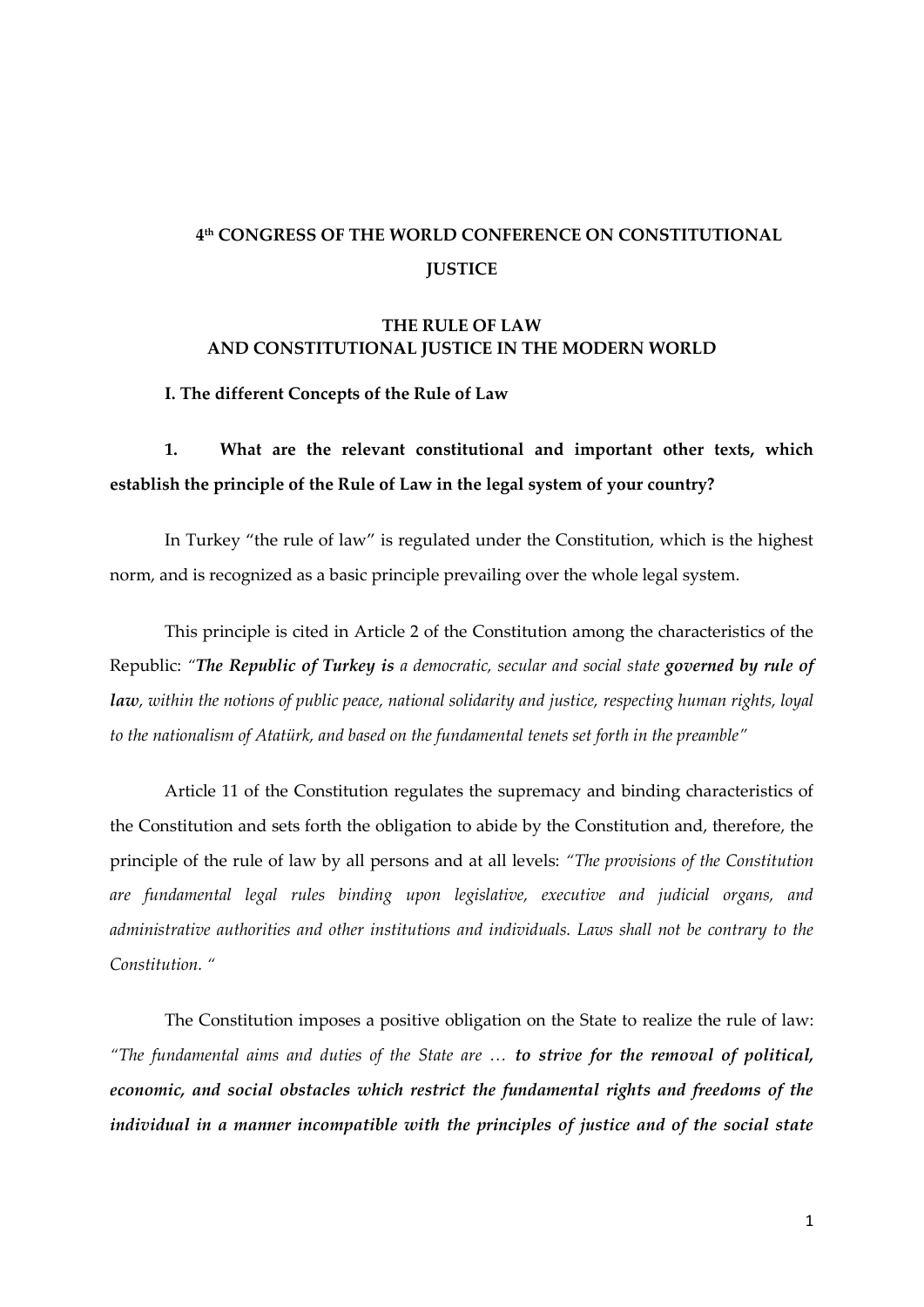*governed by rule of law; and to provide the conditions required for the development of the individual's material and spiritual existence."* (Art. 5)

Besides, the President of the Republic (Art. 103) and the Members of the Grand National Assembly of Turkey (Art. 81) are required, on assuming office, to take oath *"…to remain loyal to the supremacy of law…"*

In addition to these Articles, there are specific provisions in the Constitution guaranteeing various aspects of the rule of law. The answers to the questions below will refer to such constitutional provisions as the context requires to do so.

#### **2. What are the interpretations of the concept of the rule of law in your country? (e.g. formal, substantive)**

The decisions of the Constitutional Court (TCC, the Court) makes no explicit distinctions between different meanings of the concept of rule of law. However, the Court does not adopt a formalist understanding of the concept of rule of law but a substantive understanding of the rule of law, i.e. *the law must have a certain substantive contents*. The Court defines the rule of law with a certain substantive content.

Accordingly, in the Court's opinion, "*As defined in Article 2 of the Constitution, state governed by rule of law abides by the law in all its acts and actions, respects the human rights, protects and strengthens these rights and freedoms, establishes and maintains a fair legal system in all fields of life, refrains from unconstitutional circumstances and attitudes, assumes itself bound by the constitution and the principle of the rule of law and is open to judicial review"* (AYM, E.2016/16 K.2016/16, 5/5/2016, § 5).

Another decision of the Court emphasizes the substantive content of the rule of law more explicitly and defines it as follows: "*Article 2 of the Constitution cites the "rule of law" among the basic characteristics of the Republic of Turkey. As stated in various decisions of the Constitutional Court, state governed by rule of law recognizes the "compliance with the laws" as a validation rule to all its acts and actions, aims to establish and maintain a fair legal system in all fields of life, makes the law sovereign to all state organs, refrains from unconstitutional circumstances and attitudes, respects the human rights and protects and further develops these rights and freedoms, pays*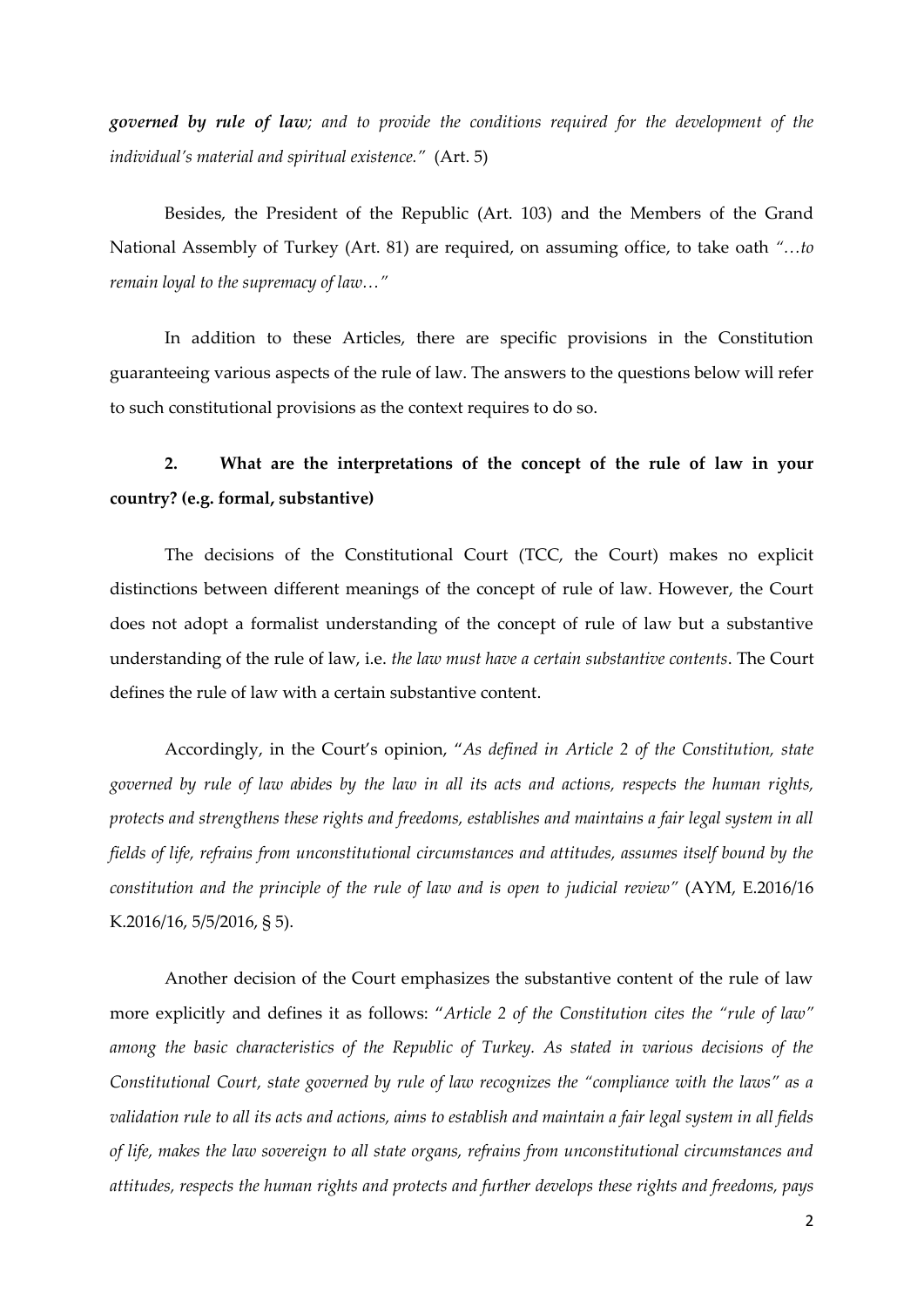*due diligence to comply with the Constitution and superior rules of law and does not abandon the understanding that basic legal principles and the Constitution precedes the provisions of law which are open to judicial review and that such basic legal principles and the Constitution cannot be distorted even by the legislative organ itself. The State's compliance with laws in its actions requires respect to acquired rights. As every final judgment (res judicata) may lead to an acquired right, respect thereto means respect to the acquired right. A state governed by rule of law acts responsibly in protecting the acquired rights and, thereby, proves its commitment to laws by displaying such exemplary attitudes"* (AYM, E.1988/36 K.1989/24, 2/6/1989).

# **3. In which main fields does your Court ensure the respect for the Rule of Law (e.g. criminal law, electoral law, etc.).**

The Constitutional Court ensures that the principle of the rule of law is realized in all fields of law within the context of "constitutionalization of the law". With the practice of individual application remedy, introduced through the constitutional referendum in 12 September 2010 and actually implemented since 23 September 2012, the State's commitment to law has been realized on a larger scale by interpreting the Constitution on basis of fundamental rights and freedoms. The individual application remedy facilitates realization of fundamental rights and freedoms in interpersonal relations as well in conjunction with the positive obligations of the State.

## **4. Is there case-law on the content and on core elements of the principle of the Rule of Law?**

In the Court's recent decisions where it reviewed the unconstitutionality of a legal norm with regard to the rule of law, the Constitutional Court has used a classic template definition and such template includes certain aspects of the principle of the rule of law.

*"Article 2 of the Constitution states that the Republic of Turkey is a state governed by rule of law. A state governed by the rule of law abides by the law in all its acts and actions, based on human rights, protects and strengthens these rights and freedoms, establishes and maintains a fair legal system in all fields of life, refrains from unconstitutional circumstances and attitudes, assumes itself*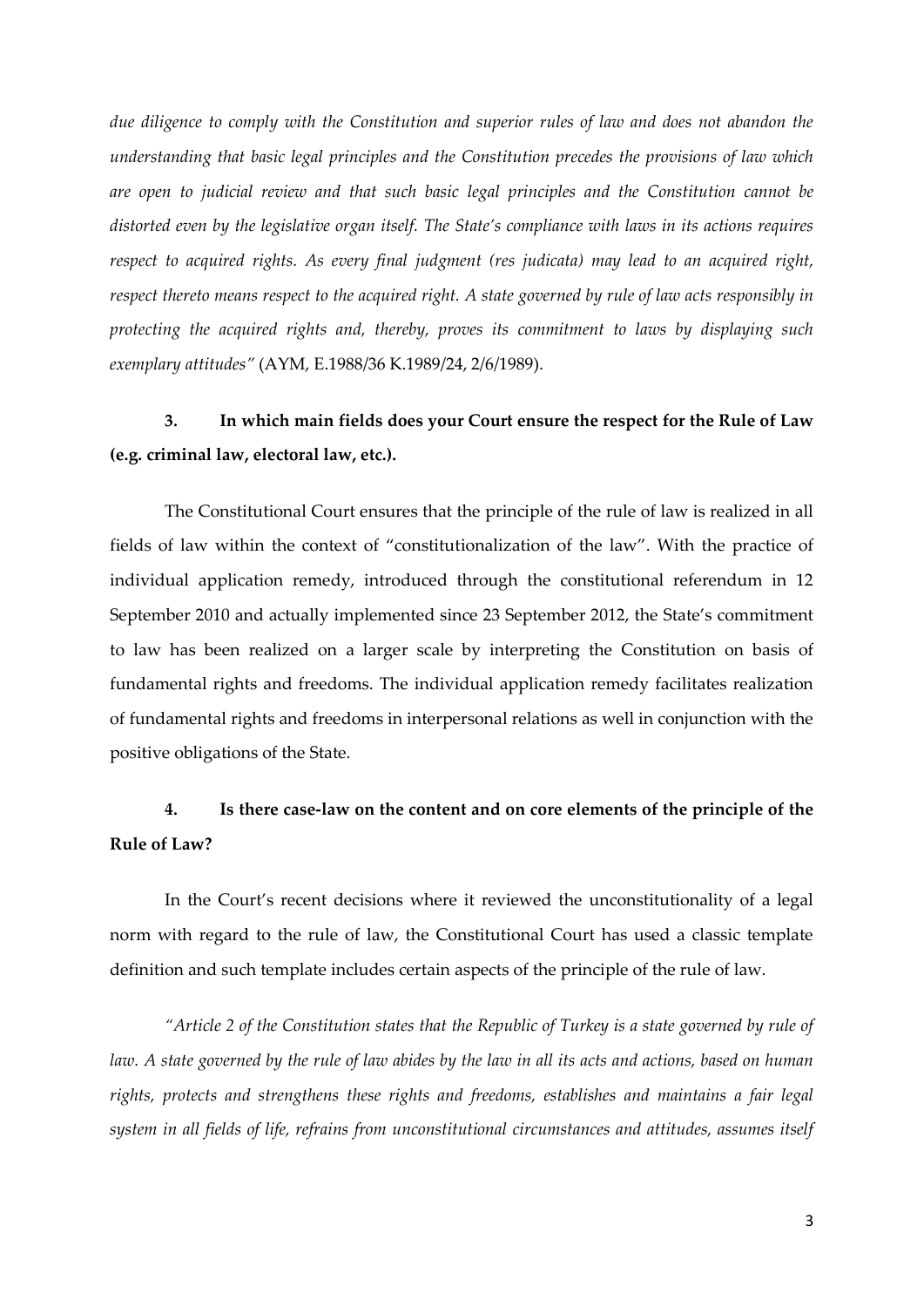*bound by the supreme rules of the law and is open to judicial review."* (AYM, E.2015/18 K.2016/12, 10/2/2016, § 9).

This paragraph explains certain principles of concept of the rule of law as recognized by the Court: *protection of human rights, judicial review, the state's commitment to law, being bound by the supreme rules of the law* etc.

In its other decisions, the Court has expanded the elements in the definition of the rule of law depending on the contents of the norm subject to review and explained certain other elements. These elements are as follows:

Independence of the courts and legal guaranty of judges: "*One of the key elements of the principle of the rule of law is that the judicial power is exercised by independent courts. … "legal guaranty of judges and prosecutors", which is a manifestation of the principle of judicial independence, falls within this scope as well."* (AYM, E.2015/18 K.2016/12, 10/2/2016, § 10).

The binding nature and execution of court judgments: "*As the protection of individuals' fundamental rights and freedoms is the basis of a state governed by the rule of law, the individual must be provided with the guarantees to ensure efficient legal remedies available to them … The binding nature of the court judgments and their execution without any delay are also among the minimum requirements of the rule of law*" (AYM E.2014/92 K.2016/6 28/1/2016)

Right to legal remedies: *"Right to legal remedies is one of the sine qua non elements of the rule of law and it must be guaranteed for all individuals to the broadest extent possible. On the other hand, if the legal acts and norms are under constant threat of being sued, then this also contradict with the principles of legal consistency and certainty which are elements of the rule of law as well. Therefore a reasonable balance must be struck between the right to legal remedies and the principles of legal consistency and security*" (AYM, E.2014/92 K.2016/6, 8/1/2016, § 15)

Enactment of laws for public interest and their contents of general, objective and fair norms: "*That the laws serve for the public interests, contain general, objective and fair norms and observe the equity criteria are among the requisites of being a state governed by the rule of law. Therefore, the legislature must enjoy its discretionary power in legislative activities by taking into*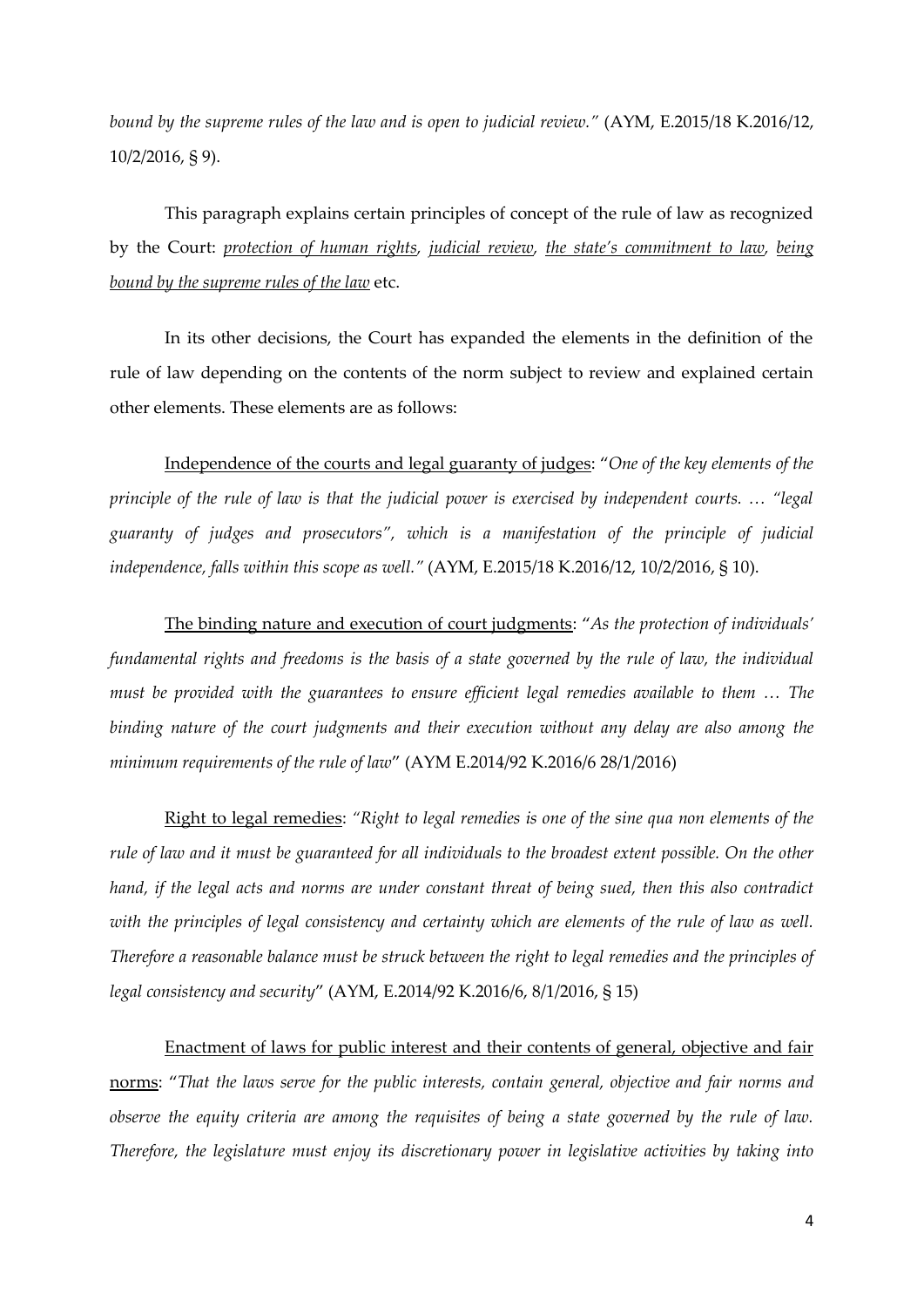*account the criteria of justice, equity and public interest and within the constitutional boundaries" (*AYM, E.2013/69 K.2014/118, 3/7/2014).

Judicial review of the administrative acts and actions: *"The principle of the rule of law requires that recourse to judicial review shall be available against all actions and acts of administration. The administration must enforce the judicial decisions. The administration's nonexecution or late execution of judicial decisions is a service defect which requires its conviction to pay indemnification and it also constitutes a crime of negligence or misconduct in office*" (AYM, E.1992/13 K.1992/50, 21/10/1992).

Respect to the acquired rights: "… Respect to the acquired rights is one of the requisites of the principle of the rule of law. Respect to the acquired rights is an outcome of the principle of legal security. Acquired right is a right that arises from an individual's status, is already accrued, has become final with respect to the individual and gained the quality of a personal receivable*" (*AYM, E.2014/87 K.2015/112, 8/12/2015, § 64)

The principle of legal security and certainty: "*… One of the prerequisites of the principle of the rule of law is to ensure the legal security of individuals. The principle of legal security, which is an obligation to be fulfilled by a state governed by the rule of law, requires that the legal norms are foreseeable, that the individuals have full trust in the State in all their acts and actions and that the State refrains, in its legal regulations, from attitudes and methods which may injure such sense of trust.*

*Another prerequisite of the rule of law is the principle of certainty. Principle of certainty represents not only the certainty of laws but also the legal certainty in its entirety. The legal certainty may be ensured through the case-law of the courts and the regulatory acts of the administrative provided that they are predicated on legislative regulations and meet such qualitative requirements as being accessible, intelligible and foreseeable. What really matters in the principle of legal certainty is that the outcome of applying a certain legal norm must be foreseeable in that legal order*" (AYM E.2015/94 K.2016/27, 7/4/2016, § 16, 17)

The principle of natural judge*: "One of the sine qua non of the rule of law is the principle of natural judge. The previous decisions of the Constitutional Court defines the concept of natural judge*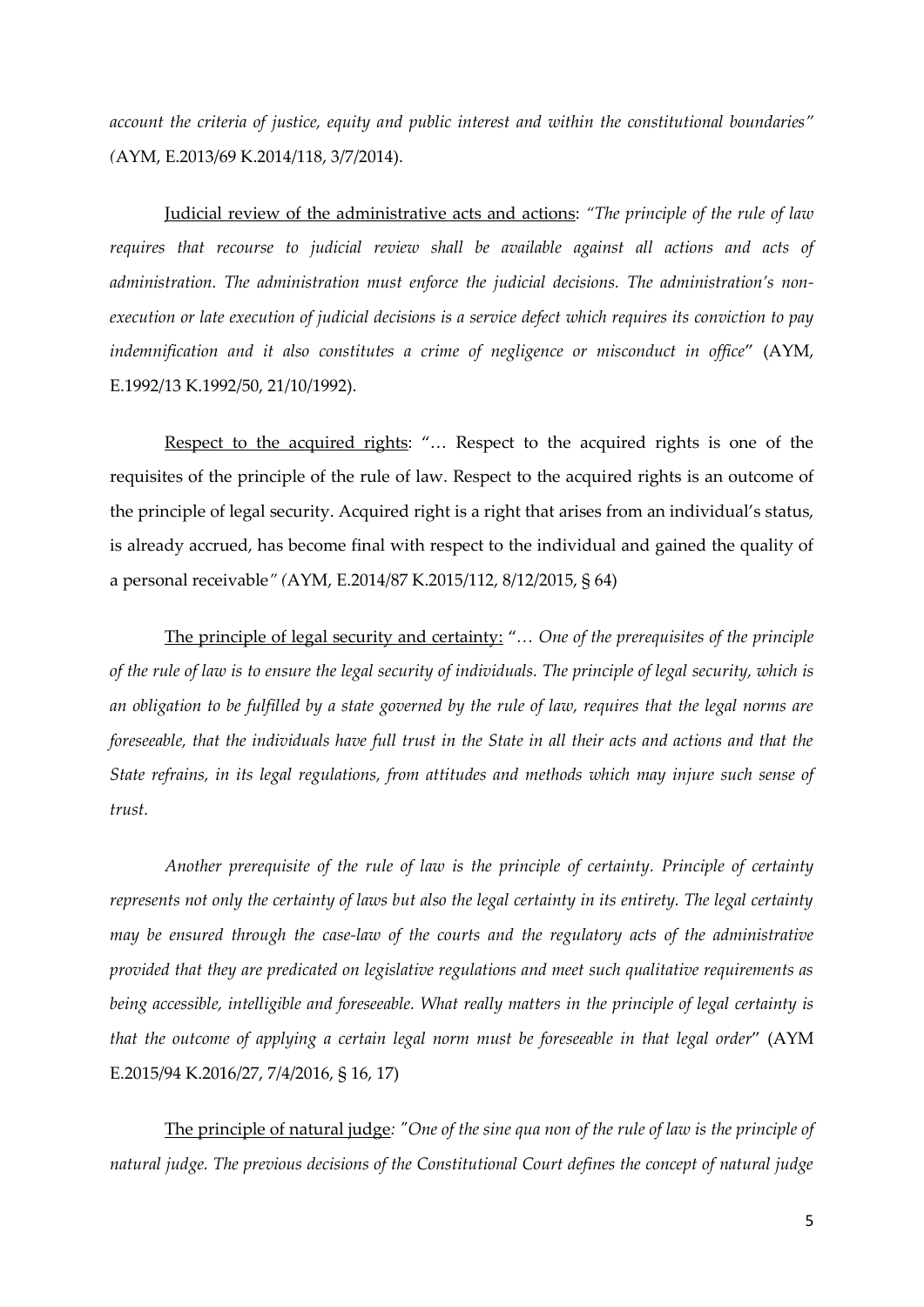*as "the judicial authority with jurisdiction to try a case must be designated by law before the commitment of the crime or initiation of the case". In other words, the principle of natural judge prevents the establishment of judicial authorities after the arise of conflict or appointment of judges according to the parties of the case"* (AYM E.2012/146 K.2013/93, 17/7/2013).

The principle of proportionality: *"… The legislature is bound by the principle of proportionality which is a requirement of the principle rule of law. This principle comprises of three sub-principles; as "sufficiency", "necessity" and "proportionality*." (AYM E.2016/6 K.2016/37, 5/5/2016, § 10).

The principle of equality: "As one of the basic functions of a state governed by the rule of law is to establish an equitable legal order on the basis of equality, it is self-evident that the principle of the rule of law cannot be realized without realizing equality before the law."(AYM, E.1998/58 K.1999/19, 27/5/1999).

General principles of law: *"… A state governed by the rule of law … refrains from unconstitutional circumstances and attitudes, assumes itself bound by the supreme rules of law, is open to judicial review and is conscious of the fact there are basic legal principles and the Constitution preceding over the provisions of law which must be abided by the legislature as well. In this context, the legislative organ is obliged to ensure not only the compliance of the provisions of law to the Constitution but also the compliance of the Constitution with the universal principles of law as well. The principle of equality, which is one of the basic principles of law, is included in Article 10 of the Constitution*" (AYM, E.1998/58 K.1999/19, 27/5/1999).

Principles of fairness and equity: *"… the fact that the provision of law subject to contention imposes an disproportionate and unreasonable administrative fine on the relevant persons contradicts with the principles of "fairness and equity" which are the requirements of the rule of law" (AYM, E.2015/109 K.2016/28, 7/4/2016, § 24 and 31)*

# **5. Has the concept of the Rule of Law changed over time in case-law in your country? If so, please describe these changes referring to examples.**

Although definition of the principle of rule of law in the decisions of the TCC has been simplified and abbreviated in time, the principle did not undergo a significant change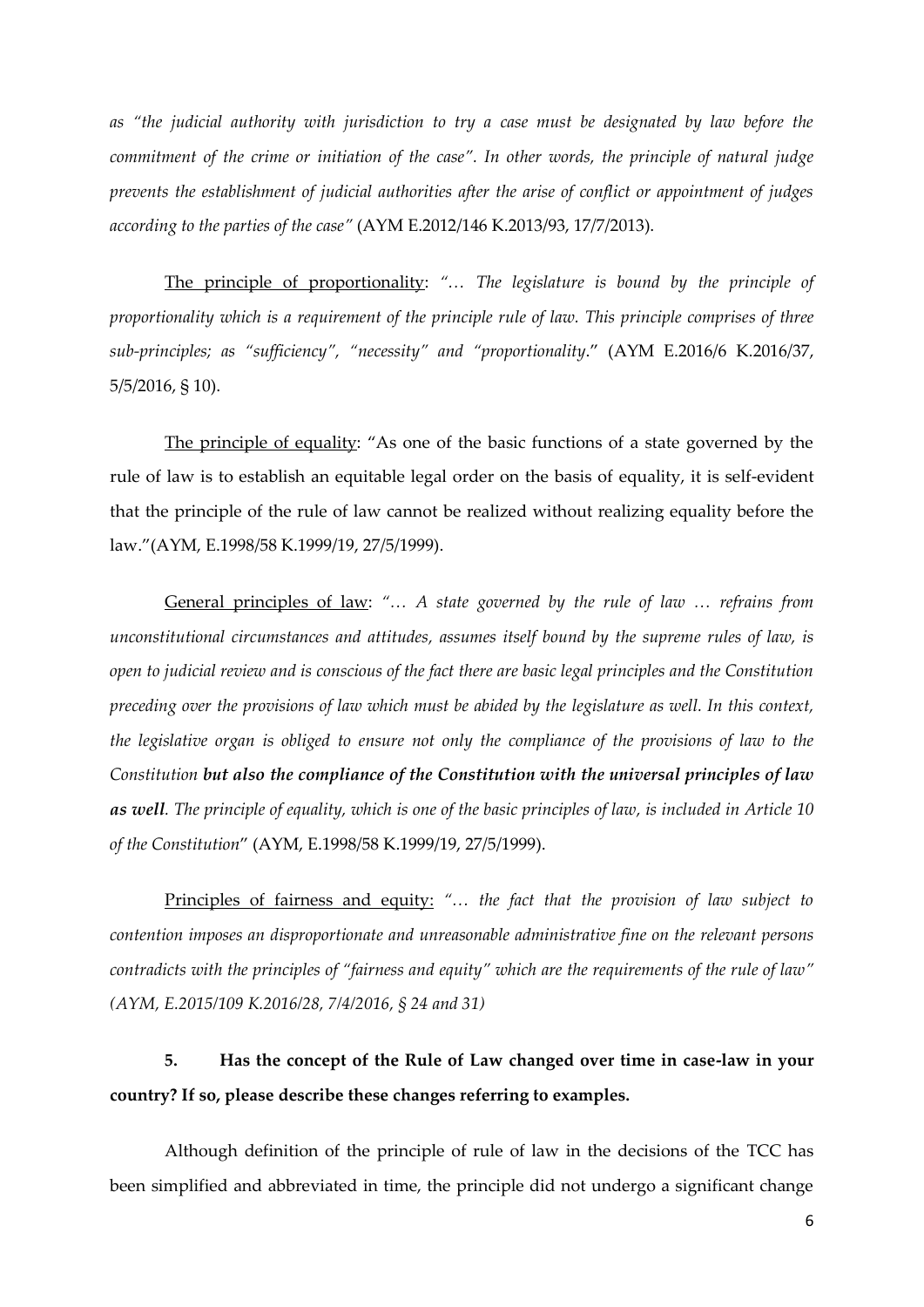with respect to its contents (see., the excerpts of the Court's judgments issued on different dates and provided under the answers to Question 2).

However, it must be noted here that *the elements which the concept is said to include explicitly* have expanded in time as well. For instance, the principles of fairness and equity, the principle of proportionality and execution of court judgments without any delay are explicitly declared in the Court's latter decisions among the elements of the rule of law (see., The decisions of the Court referred to in answering Question 4)

#### **II. New Challenges to the Rule of Law**

#### **6. Are there major threats to the Rule of Law on the national level or have there been such threats in your country (e.g. economic crises)?**

Like in other countries, the inflation of legal rules creates a problem with respect to the principle of certainty in Turkey as well. The individuals in all such mix of rules may not be able to fully foresee which rules shall apply to them and what consequences they may face. The Constitutional Court pointed out in part to this problem in one of its decisions.

The Court, in its decision no K.2012/2 dated 12/1/2012, reviewed the norm subject to contention with respect to its foreseeability and accessibility and noted that *"the text of a norm must be drafted to enable individuals – if need be, with appropriate legal advice – to foresee, to a certain degree of clarity and certainty, the legal sanctions or consequences which a given action may entail".* That legal norm must also be accessible as well.

The Court concluded in its relevant decision that, with respect to the actions described under Chapter 4 of the Law on Political Parties, "*it cannot be said that real persons can foresee clearly enough under which conditions would the actions stated in the relevant Article constitute a crime*" *"because these prohibitions addressing directly the legal personality of the political party have been transformed into regulations that enforce sanctions on persons by the contested provision "*.

The Court emphasizes that, although such norms may be considered foreseeable at the time they were enacted, with the amendments to the law on political parties it is no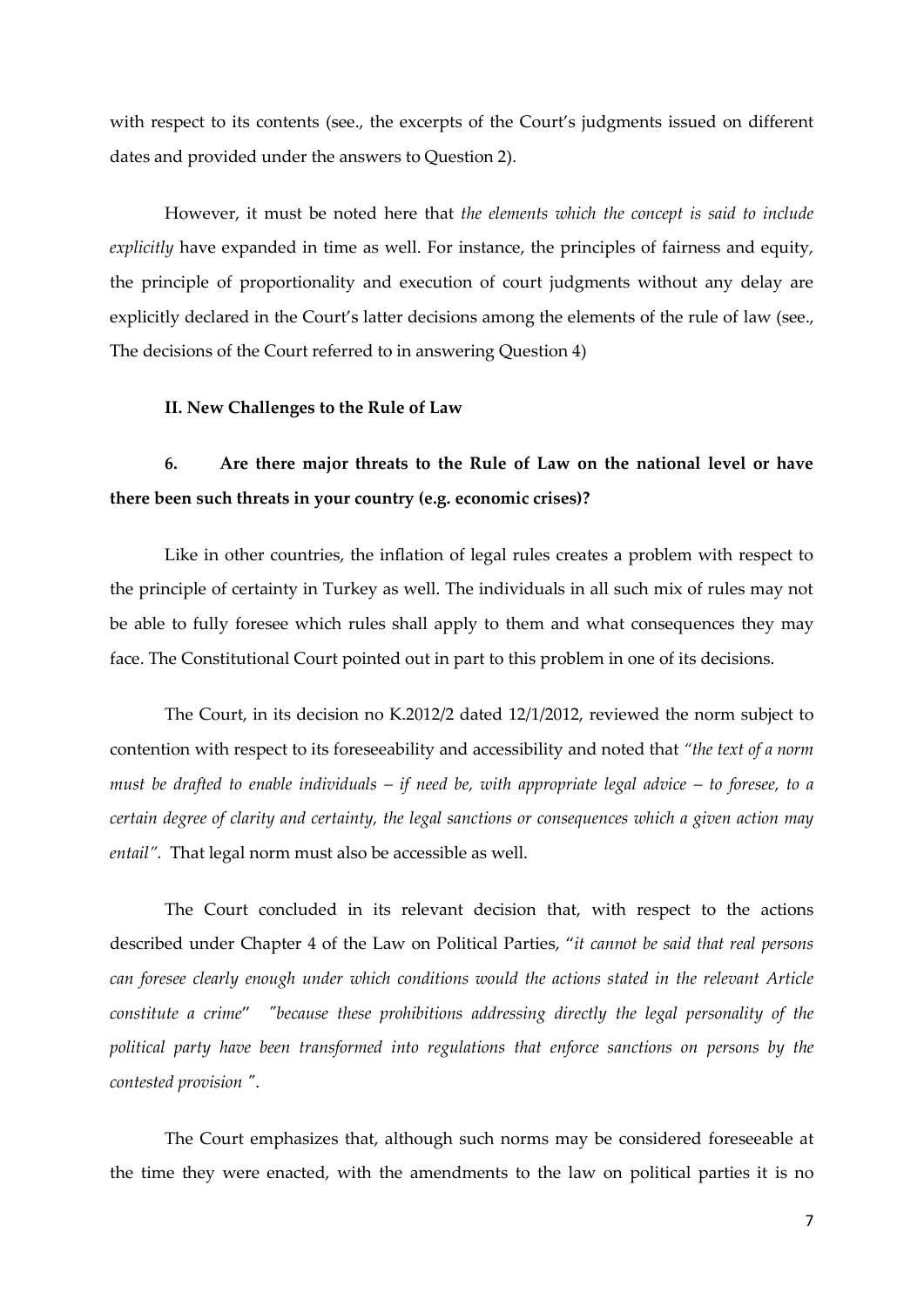longer the case: *"On the other hand, the field of political activity has expanded in time both through the constitutional and legal amendments and the practices. Accordingly, although the norm could be considered "foreseeable" at the time the Law including the relevant norm was enacted, it has been concluded that the norm lost its foreseeability in the result of the amendments to the Constitution and the laws which expanded the freedom of political activity and the practices parallel to such amendments*" (AYM, E.2011/62 K.2012/2, 12/1/2012).

From the point of the Constitutional Court, as Turkey is not member to a supranational organization as the European Union, the rule of law (especially within the context of legal security) is not subject to a serious threat in that sense. However, globalization (ever increasing impacts of the international companies in the economic sphere) may have negative effects on the rule of law.

Besides, the contraction of the State's means and effectiveness due to the economic crises and withdrawal of the public sector from the fields of public service to the favor of private sector may lead the rule of law lose grounds. It must be noted that, in certain areas, private sector can play as much pivotal role as the public sector on the fundamental rights and freedoms. In this scope, it must be mentioned briefly of a constitutional amendment which was made to increase the effectiveness of the private sector in the field of public services in the face of the former case-law of the Constitutional Court and the Council of State. With the amendment to Article 47 of the Constitution in 1999,"*it became possible that certain investments and services –*which were deemed public services previously and therefore had a much secure position *– could be performed by or delegated to persons or corporate bodies through private law contracts".* This expansion in favor of the private sector and the private law arises as a result of the attitude adopted by the Constitutional Court and the Council of State.

## **7. Have international developments had a repercussion on the interpretation of the Rule of Law in your country (e.g. migration, terrorism)?**

In addition to being a transit country located on the international immigration routes, the political uncertainty and violence activities continuing for a long period of time in the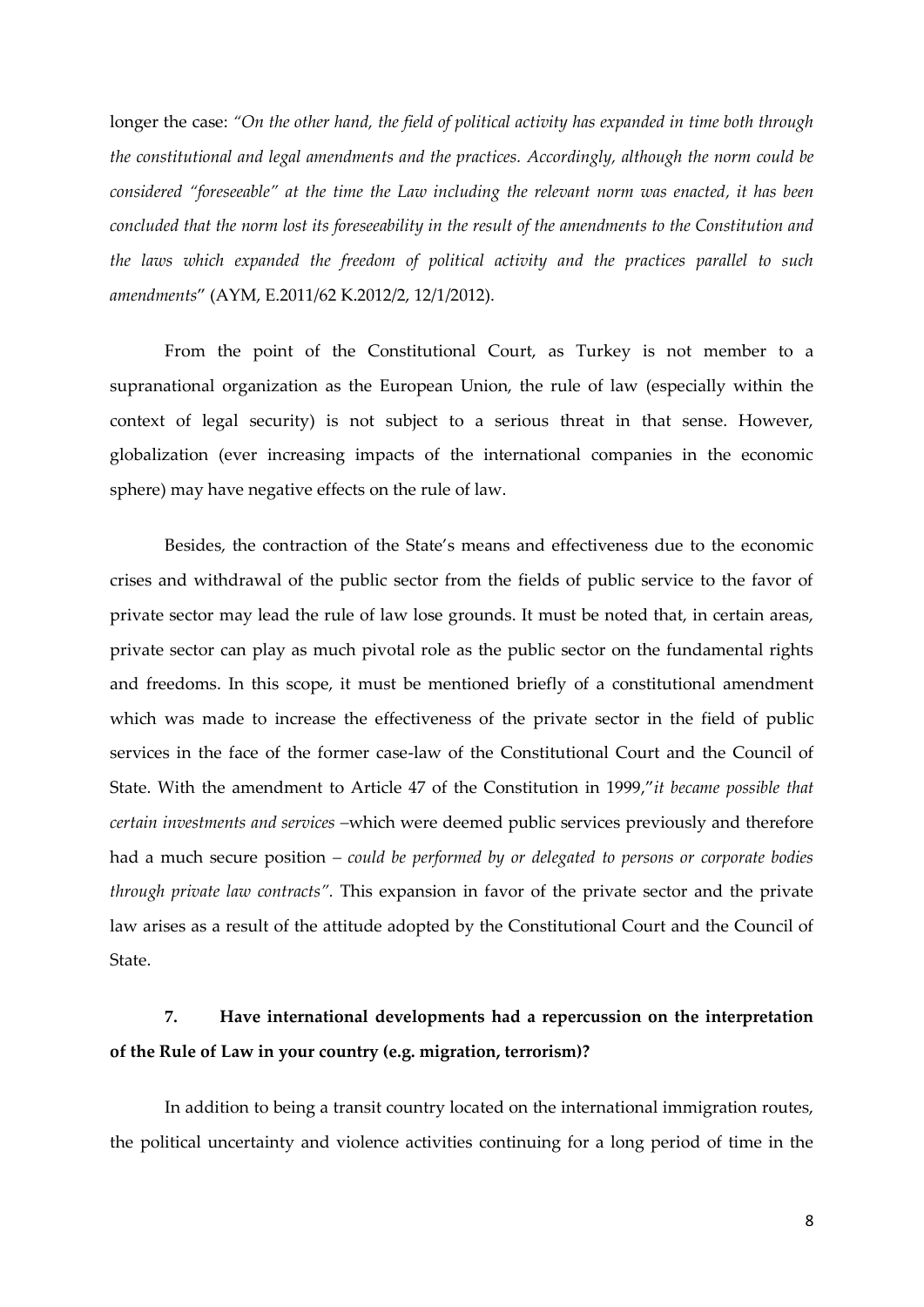southern borders of the country exposes Turkey to an ever increasing and continuous influx of refugees and immigrants.

In order to provide better protection of the refugees' fundamental rights and freedoms in our country, the whole legislation have been reviewed and new protection mechanisms have been developed. In this context, Law No. 6458, dated 4/4/2013, on Foreigners and International Protection entered into force on 11/4/2014 and Directorate General of Migration Management was established with a view to ensure centralized implementation of policies and strategies related to migration and refugees by units and departments which have expertise in the area of migration and are open to international cooperation with close monitoring of relevant developments. The Constitutional Court provides a broad area of protection to this sensitive group of individuals through its judgments on individual applications related to interferences to the rights of the immigrants and refugees. If there is a threat against the right to life of immigrants of refugees or if they are under a serious threat of ill treatment when they are repatriated, the Court suspends their repatriation till the conclusion of the application by issuing interim measure decisions in the course of examining such individual examinations. (see., *Majid Mahmood Ahmed Aljamal*, Appl. No: 2015/15277, 11/9/2015). Of course, if the Court's examination on the merits of these applications reveals that repatriation of those applicants will lead to such results, then it cannot be possible to repatriate them under such circumstances.

Devastating and violence-inciting terror activities in a country constitute serious risks to the rule of law. The need to protect right to life and ensure the security may push the countries to take much severe measures than they would do under normal circumstances. This situation, of course, constitutes a risk to the rule of law. The Constitutional Court, acting as the guarantor of fundamental rights and freedoms, must adopt a more sensitive approach in establishing the balance between security and freedoms in such periods of time. The Court contributes to establishing the balance between security and freedoms in accordance with the requirements of the rule of law both by reviewing the constitutionality of legislative acts and examining the allegations of violation of rights in application of such norms to concrete cases.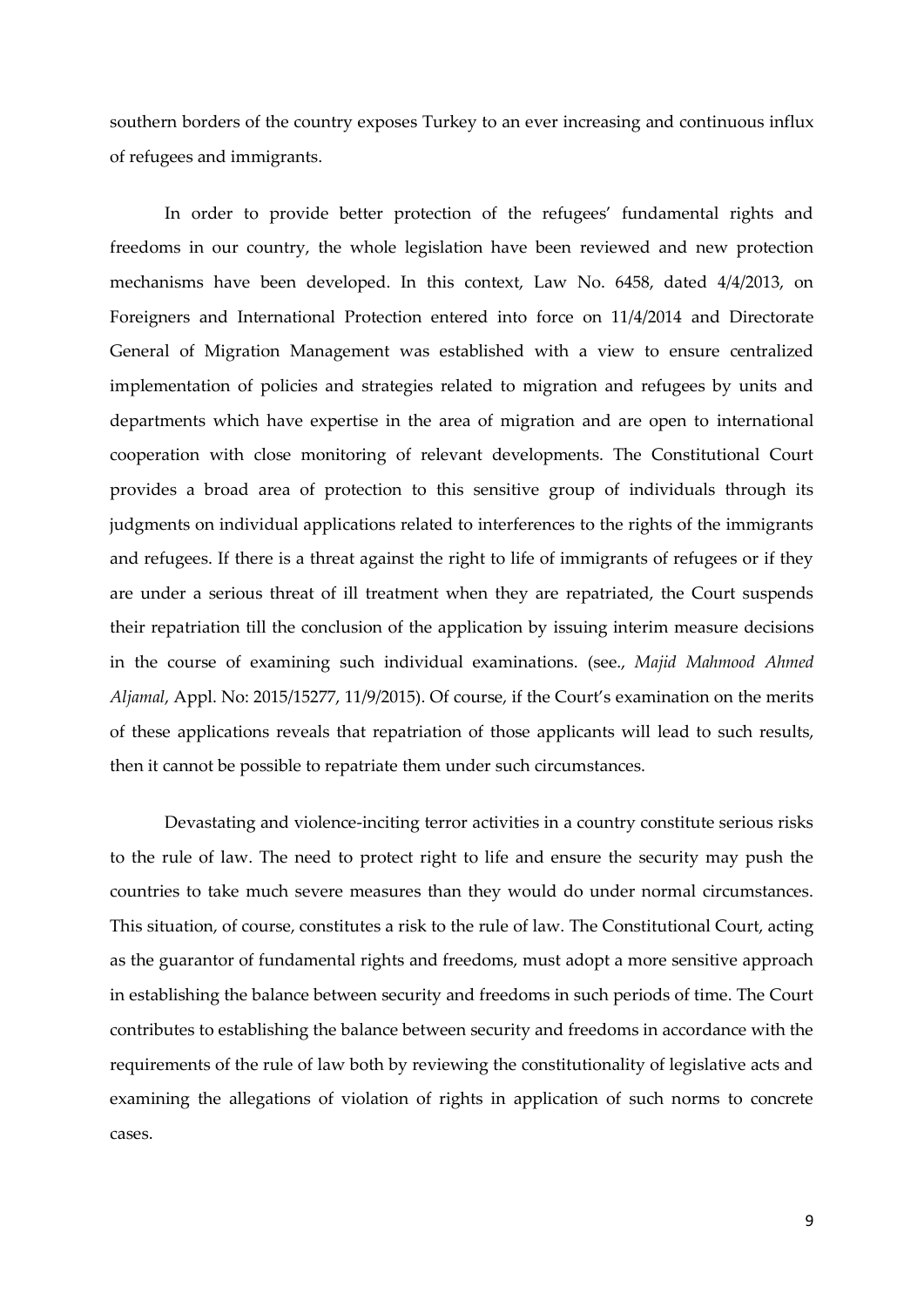In its decisions the Constitutional Court examines whether the legislature establishes a fair balance by taking into account the requirements of fighting against terrorism and the interference to the rights for that purpose. In one of its decisions, the Court examined the unconstitutionality of regulations related to personal data within the context of fighting against terrorism and established the following balancing: "*It is certain that Undersecretary of Public Order and Security, which develops strategies and policies on fighting against terrorism, needs certain information and documents including personal data so as to fulfill the duties assigned to it. The provision of law subject to contention of unconstitutionality explicitly states that such data and information shall be limited to fighting against terrorism. The said rule does not include a provision which contradicts the guarantees for the protection of personal data as stipulated under Article 20 of the Constitution. The penal clauses of Turkish Criminal Law on the protection of personal data apply to the Undersecretary's personnel as well. Therefore, the authority given to Undersecretary of Public Order and Security to collect personal data and information solely for the purposes of fighting against terrorism cannot be considered a disproportionate interference to the right to demand protection of personal data under the scope of the privacy of personal life. Besides, it is evident that the said regulation does not render the exercise of right to demand protection of personal data impossible or extremely difficult and, thereby, does not impair the very essence of the right.*" (AYM, E.2010/40 K.2012/8, 19/1/2012).

**8. Are there difficulties in implementing judgments of regional / international courts (e.g. the African, the Inter-American Courts or the European) or international judicial bodies (notably the UN Human Rights Committee)? What is the nature of these difficulties?**

Turkey is among the founding members of the Council of Europe and is a State party to the European Convention on Human Rights (ECHR). Turkey recognized the right to individual application to the European Court of Human Rights (ECtHR) in 1987 and the compulsory jurisdiction of the ECtHR in 1990. As it is known, the Committee of Ministers monitors the execution of judgments issued by the ECtHR. Although the ECtHR is an international court which issues its judgments many years after the actual occurrence of the concrete cases and some of its judgments may sometimes offend the State parties on certain sensitive issues, the international respectability and authority of the ECtHR in the field of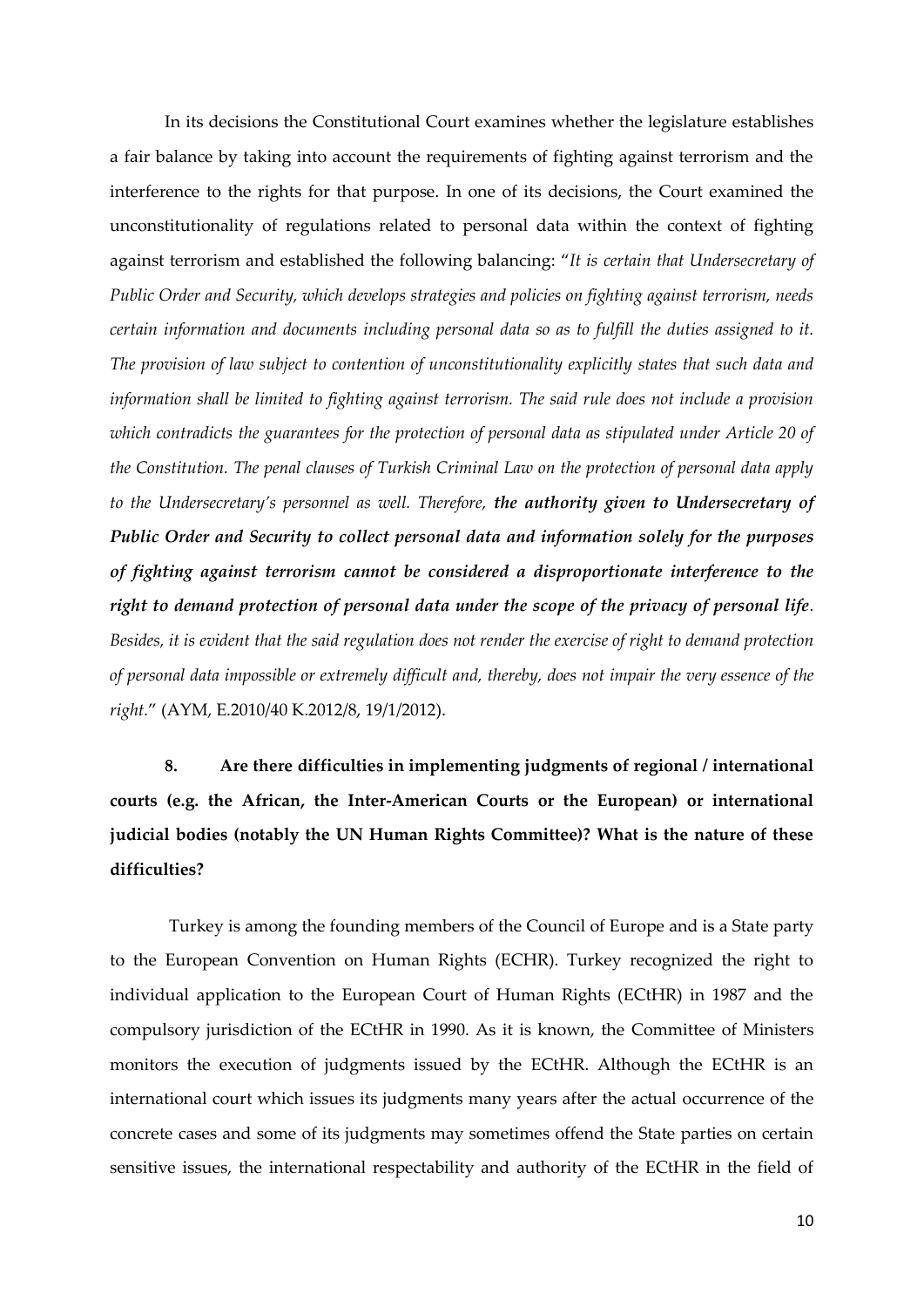human rights ensure the execution of its decisions and judgments. Being a State party to the Convention, Turkey fulfills all its obligations.

In this respect, Turkey has prepared an action plan of the activities to be performed and the measures to be taken, including the legislative changes, on the basis of the decision of the ECtHR and such action plan was adopted by the Council of Ministers on 24 February 2014. The action plan is based on 14 main objectives. There are 46 targets determined to realize these objectives and the institutions and organizations responsible for achieving each target is determined as well. Besides, different time periods have been projected for achieving each objective and target.

Likewise, a national and independent human rights institution in accordance with the system and structure of the United Nations was established and came into operation in 2012 and was appointed as the National Prevention Mechanism by the resolution of the Council of Ministers dated 28 January 2014. The institution was named "Human Rights and Equality Institution of Turkey" with the law dated 20 April 2016 and the legal framework and the organizational structure related to prohibition of discrimination and equal treatment was reorganized in line with the main objective of increasing effectiveness of human rights protection mechanisms.

Besides, the mechanism of individual application to the Constitutional Court, which has been in practice since 23 September 2012, plays an important role in the national authorities' internalizing the case-law of the ECtHR. Although the individual applications are examined and concluded on the basis of the Constitution, the rights and freedoms which may be subject to individual application are determined taking into account the Convention and the case law of ECtHR as it says "*Everyone may apply to the Constitutional Court on the grounds that one of the fundamental rights and freedoms within the scope of the European Convention on Human Rights which are guaranteed by the Constitution has been violated by public authorities.*"(Art. 148 of Constitution). In other words, as the application may be filed with regards to the rights protected under both the Constitution and the ECHR, - which is called '*common protection area'* doctrine – the case-law of the ECtHR is taken into account as well. Therefore, in making its decisions, the Constitutional Court meets the criteria of the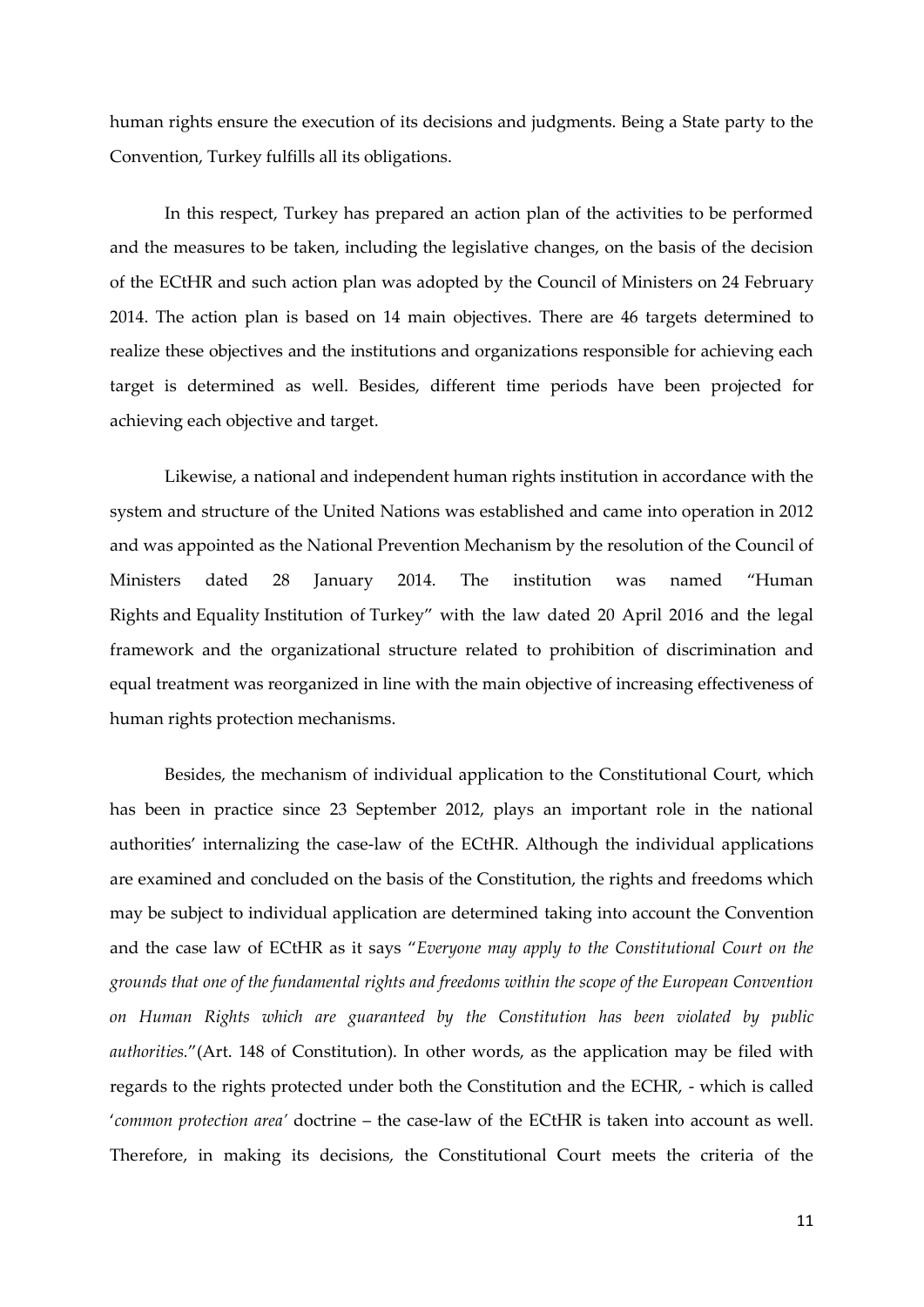Convention and the ECtHR as minimum standards of human rights at European level and efforts to provide a stronger and guaranteed protection to such rights. Turkish Constitutional Court, despite its relatively short history of implementing the individual application remedy, has been promoted in many international meetings by the Council of Europe among the "best practices "of individual application and served as a model for other countries.

Being a constitutional organ whose decisions are binding upon all other domestic courts including the other high courts, the Constitutional Court makes references to other international human rights documents, including but not limited to the Convention, and the decisions of other international judicial authorities, thereby, contributes to adoption of them in the national legal order (e.g., for ILO agreements see., Yücel Başar, App. No.: 2013/7199, 25/3/2015; for International Covenant on Civil and Political Rights and Convention on Elimination of All Kinds of Discrimination Against Women see Sevim Akat Eşki, App. No.: 2013/2187, 19/12/2013, § 43; for United Nations Human Rights Committee and Declaration on the Elimination of All Forms of Intolerance and of Discrimination Based on Religion or Belief see., *Tuğba Arslan* App. No.: 2014/256, 25/6/2014).

#### **III. The Law and the State**

**9. Do the judgments of your Court have binding force on other courts? Do other / ordinary courts follow / respect the case-law of your Court in all cases? Are there conflicts between your Court and other (supreme) courts?**

According to Article 153 of the Constitution, the decisions of the Constitutional Court *"…shall be binding on the legislative, executive, and judicial organs, on the administrative authorities, and on persons and corporate bodies*". This binding characteristics applies to the individual application decisions as well as the abstract and concrete norm reviews. Besides, Law no. 6216 on the Constitutional Court stipulates a special provision on the execution of individual application decisions: "*In case of a decision on violation, a judgment may be rendered on the actions to be taken in order to abolish the violation and its consequences… If the violation has been caused by a court decision, the file is forwarded to the concerned court in order to renew the judicial procedure so that the violation and its results will be cleared up… The court which is responsible for rendering the retrial procedure renders its decision on file to a possible extent as to*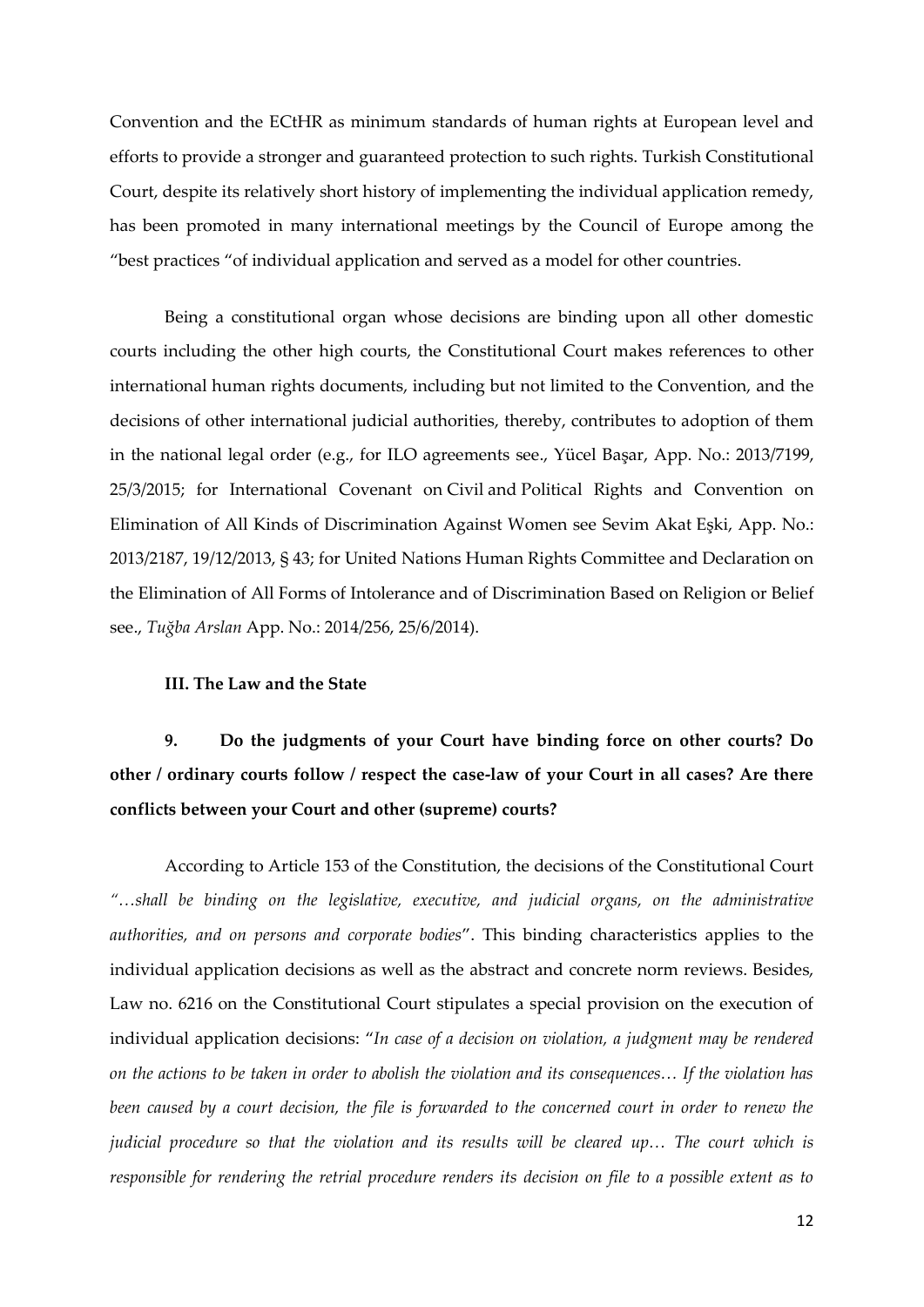*remove the violation and its results which have been explained in the Constitutional Court's decision determining the violation.* (Art. 50).

There are no specific problems in the execution of decisions given upon examination of abstract and concrete norm review (annulment action). As the decision of annulment removes the annulled norm out of legal order, that norm loses its validity and applicability automatically beginning from the date the Court's decision is published in the Official Gazette.

However, as the individual application is a relatively new remedy (started to receive applications on 23 September 2012) and most of the applications examined are related to judgments given by high courts, there arises certain problems naturally. Most of these problems stem from the hesitations and uncertainties on how these decisions are to be executed. Otherwise, the other high court are not reluctant to conduct necessary procedures in accordance with the decisions of the Constitutional Court. This problem is solved by organizing joint meetings with other high courts. On this matter, it must be mentioned about the Joint Project on Supporting Individual Application to the Constitutional Court carried out by the Council of Europe. This project aims to increase the capacity of judges, prosecutors and lawyers in Turkey on the mechanism of individual application to the Constitutional Court and the protection of fundamental rights. Within the scope of this project, the problems are discussed and solved by conducting joint meetings participated by judges and representatives of other high courts.

There has not been a strong resistance by other high courts against executing the decisions of the Constitutional Court. Furthermore, after the decision of the Constitutional Court, the Court of Cassation reviewed and even reversed its established case-law based on the explicitly provision of relevant law. The Constitutional Court, in its decision on application of Sevim Akat Eşki (App. No: 2013/2187, 19/12/2013), concluded that prohibiting married women from retaining their maiden names constitutes a violation of right and the Court of Cassation changed its case-law in line with this decision of the Constitutional Court. It must also be noted that some of the judgments by the courts of first instance were quashed by the Court of Cassation in line with the decisions of the Constitutional Court. Likewise,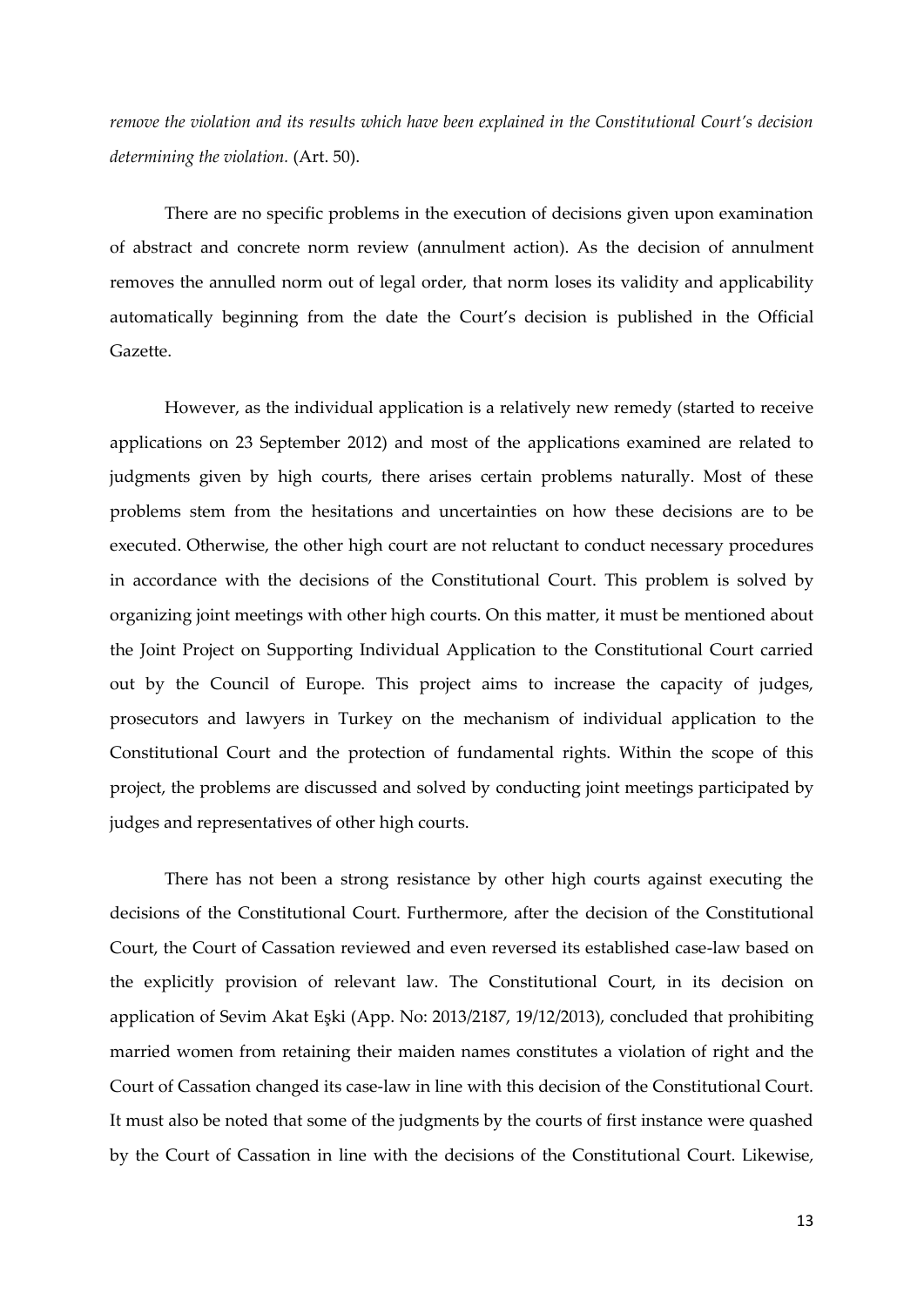after the decision of the Constitutional Court concluding that regulations on mandatory vaccination do not meet the legality criteria, the Court of Cassation adopted a similar approach in reviewing relevant cases. (Application of Halime Sare Aysal, App. No: 2013/1789, 11/11/2015)

#### **10. Are judgments of all courts duly published?**

In abstract or concrete norm review cases, the decisions on the merits of the applications are published in the Official Gazette and on the website of the Court. However, the decisions for rejection of application after the preliminary examination in such cases (decisions which terminate the application without carrying out examination the merits of the case) are published on the website of the Court only.

When it comes to individual application cases, all decisions of the Sections are published on the Constitutional Court's website. For the decisions by the Commissions on the admissibility of applications, only those of principal importance for admissibility are published on the website of the Court. A similar practice applies to decision on interim measure requests. On the other hand, the individual application decisions which are determined by the President of the relevant Section to bear pilot judgment characteristics or principal importance for exposing the case-law of the Court shall also be published in the Official Gazette.

#### **11. Has your Court developed / contributed to standards for law-making?**

The Constitutional Court, especially in its case law on the legal security, states that the norms must be foreseeable, drafted in a clear, simple and intelligible wording and include guarantees against arbitrariness: This principle is explained as follows: "*The legal regulations must be clear, intelligible and enforceable so as not to cause any hesitation on both the persons and the administration and they must have certain protective guarantees against the arbitrary practices of the public authorities. The principle of certainty is related to legal security and the individual must be able to understand from the law the legal sanctions or consequences which a given action or fact may entail and which authority of interference these regulations give to the administration. Only under these circumstances can the individuals foresee their responsibilities and*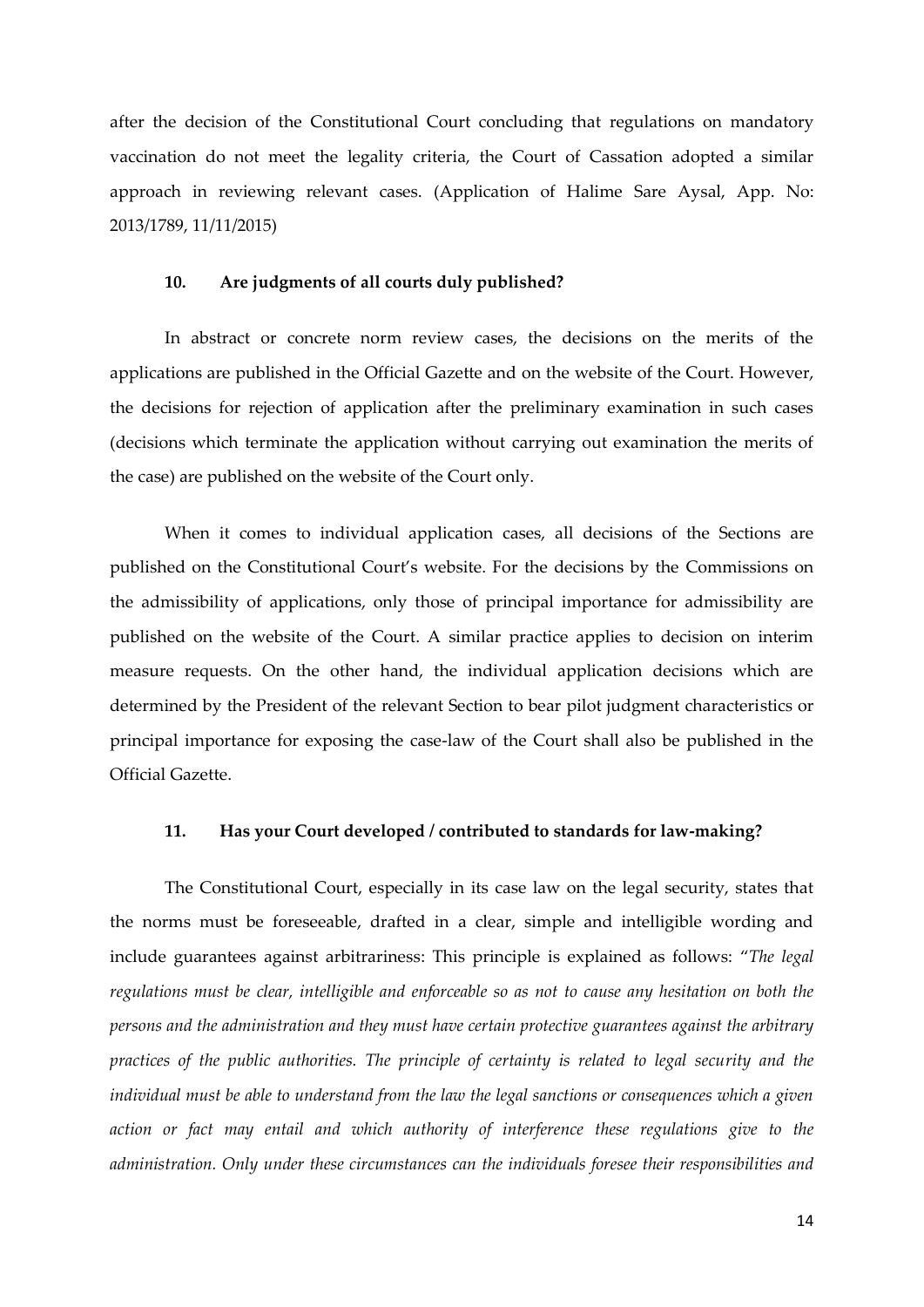*regulate their actions accordingly. Legal security requires that the legal norms are foreseeable, that the individuals have full trust in the State in all their acts and actions and that the State refrains, in its legal regulations, from attitudes and methods which may injure such sense of trust"* (*Application of Metin Bayyar and Halkın Kurtuluş Partisi*, App. No: 2014/15220, 4/6/2015, § 56; AYM, E.2009/51, K.2010/73, 20/5/2010; AYM, E.2009/21, K.2011/16, 13/1/2011; AYM, E.2010/69, K.2011/116, 7/7/2011; AYM, E.2011/18, K.2012/53, 11/4/2012 ). Accordingly, the legislature in its legislative acts must refrain from preferring a wording and expression of the regulations which may impede the foreseeability of the relevant rule and must deal with the relevant norm in a way consistent with the other rules of the legal order (see., explanations made on Question 6 within the framework of Court Judgment AYM, E.2011/62 K.2012/2, 12/1/2012 ).

In addition to being the assurance of the constitutional norms, the Constitutional Court is a guarantor of fundamental rights and freedoms. As a matter of fact, this second role is more important in Turkey as it is the case in all other countries implementing individual application remedy. In this regard, the principles on fundamental rights and freedoms must be paid due consideration in lawmaking procedures. Because, the legislative organ of a state governed by the rule of law must act with an understanding that *"…protects and promotes rights and freedoms… refrains from unconstitutional circumstances and attitudes, deems itself bound by the supreme rules of law,…"* (AYM, E.2015/18 K.2016/12, 10/2/2016, § 9).

#### **12. Do you have case-law relating to the respect of the Rule of Law by private actors exercising public functions?**

First of all, the Constitutional Court stated that complaints on the alleged degrading treatment incompatible with human dignity by the private security officers or third persons must be prosecuted effectively. In the Court's judgment on the case of *İrfan Yücesoy* (App. No: 2013/7625, 9/3/2016), the applicant complained that he was attacked by a group while he was attempting to talk to the mayor during an opening ceremony, that he was taken to a closed room and attacked by the people in that room (private security officers, high ranking municipal officials and representatives of political parties). The Court stated that it can be considered reasonable to move the applicant to a separate room for the purposes of protecting him from the outrage. However, it must be investigated whether the actions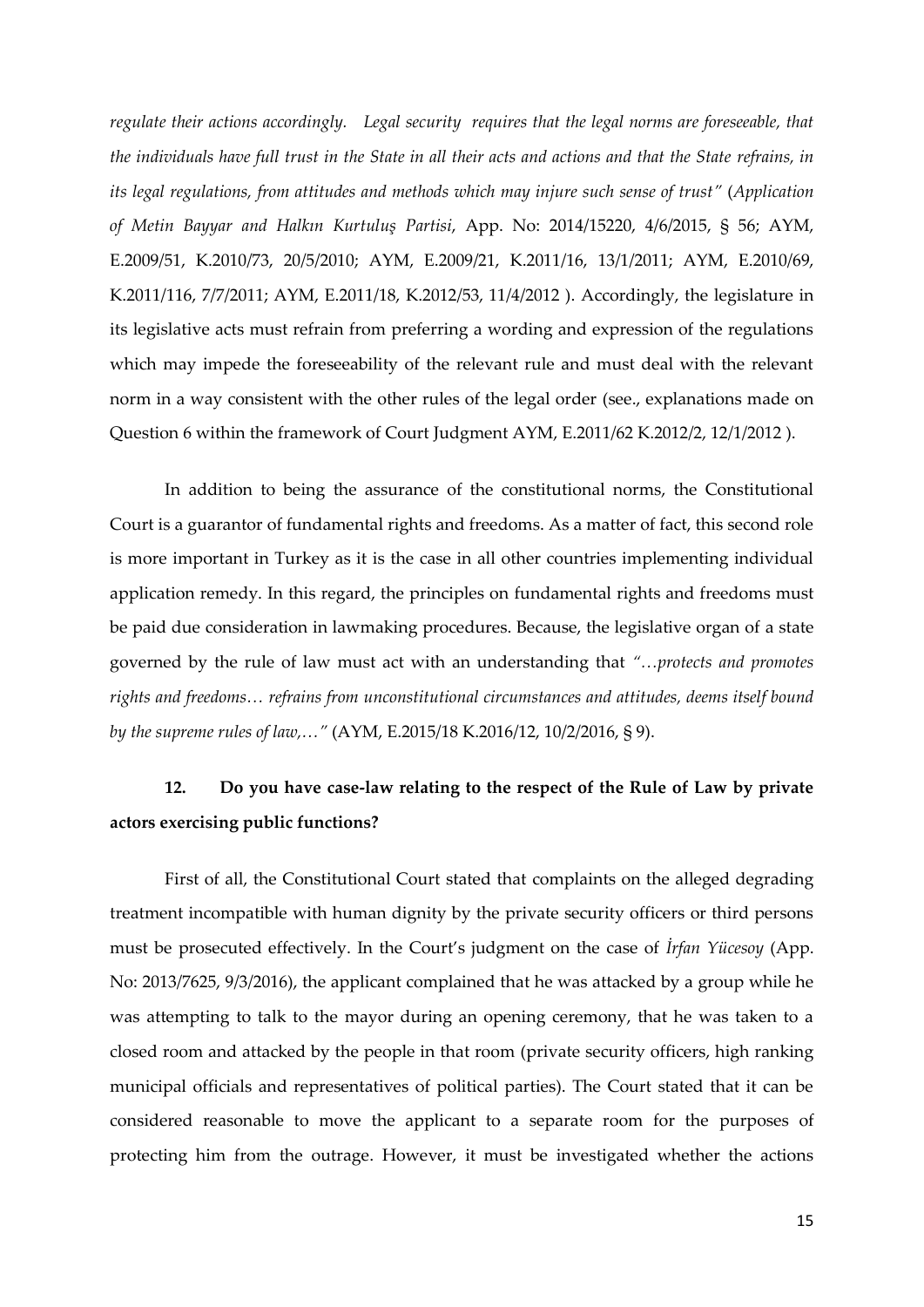against a passive waiting person constitute a crime, who the perpetrators are if it is a crime and whether those actions are proportionate or not. Accordingly, the Court concluded that the State's obligation prescribed in Article 17/3 of the Constitution to carry out an effective investigation was violated. Therefore, the applicant's access to judicial authorities is not sufficient and such investigations and prosecution must yield an effective result too. Here the Court protect the individuals' right of access to a court as well (for a judgment in a similar vein see., *Nebiye Merttürk and Neslihan Uyanık*, App. No.: 2013/6071, 14/4/2016).

Secondly, the Court ruled that the individual's physical integrity, which is one of the fundamental rights, must be protected against the private sector actors in the field of health services

*"Within the scope of individuals' right to protect and develop their material and spiritual entity, the State must regulate the health services – regardless of being provided by public or private health institutions – so as to ensure taking of necessary measures to protect the patients' material and spiritual entity."* (*Nail Artuç*, App. No.: 2013/2839, 3/4/2014, § 35). In this scope, in instances of death or impairing the physical integrity due to the negligence of health personnel, the relevant persons must be able to carry their claims before the competent courts and the courts must carry out a sufficient and effective examination to determine those responsible for such instances.

**13. Are public officials accountable for their actions, both in law and in practice? Are there problems with the scope of immunity for some officials, e.g. by preventing an effective fight against corruption?** 

In Turkey, there are rules regulating the criminal and indemnity responsibilities of public officials for their acts and there are special regulations on their accountability as well. Law no. 4982 on Right to Information, Law no. 5018 on Public Finance Management and Control, Law no. 6328 on Ombudsman Institution, Council of Ethics for Public Officials established by Law no. 5176 etc. However, it must also be noted certain problems arise with respect to Law no 4483 on the Trial of Civil Servants and Other Public Officers and the application of this law.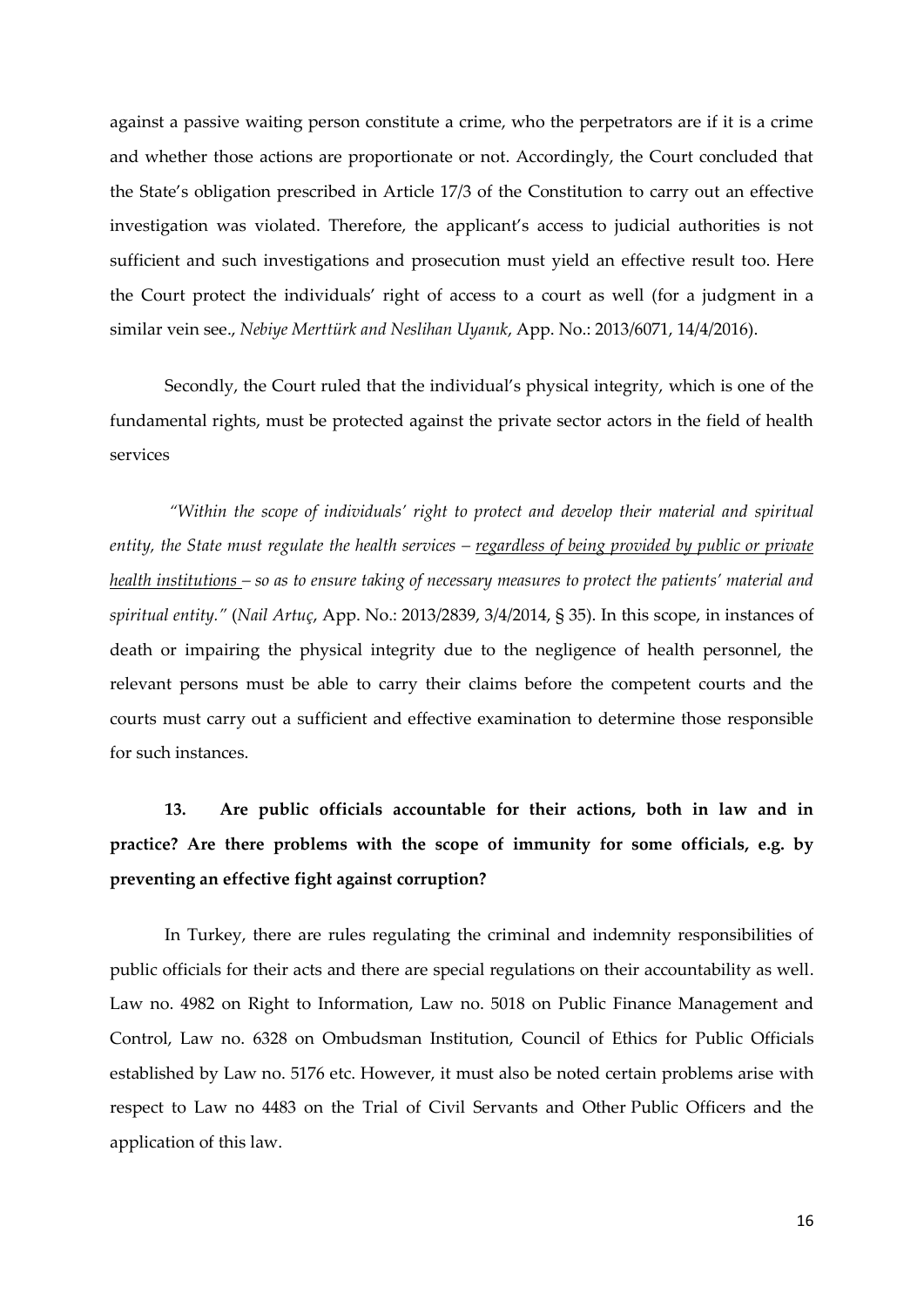The Constitutional Court, in its decisions and judgments, examines the material impediments before the accountability of public officers and may decide a violation of right on the grounds that accountability is not ensured. It can be said that such issues arise within the context of right to life and prohibition of torture and ill-treatment. Accordingly, the Constitutional Court requests the competent authorities to take certain steps to prevent that the public officers such acts go without any sanctions or to ensure that public trust to law is not impaired.

*"If an individual has an arguable allegation that his right to life has been violated or he has been subjected to an unlawful treatment in violation of Article 17 of the Constitution, then Article 17 requires … conducting of an effective official investigation*" (*Salih Akkuş*, App. No.: 2012/1017, 18/9/2013, § 30).

The Constitutional Court, in another decision, found a violation of right in a case where the investigation about the applicant's son found hanged on a tree in military zone was discontinued due to statue of limitations. Considering that the required due diligence and care was not shown in the course of investigation and the investigation was not carried out speedily, the Court concluded that discontinuing the case due to statue of limitations (which renders it impossible to reach a final conclusion) is a violation of Article 17. (*Yavuz Durmuş and other*, App. No.: 2013/6574, 16/12/2015).

The Constitutional Court stated that the public officers must bear the responsibility of their unlawful actions within the scope of the right to privacy (personal data) and freedom of communication: *"the public authorities have obligation to prevent disclosure of personal data and communication records and, if the privacy of communication is breached by publishing such records in the media, then the State has positive procedural obligation to conduct an effective investigation and ensure the punishment of those responsible*." (*Seyfi Oktay*, App. No.: 2013/6367, 10/12/2015, § 57)

#### **IV. The Law and the Individual**

**14. Is there individual access to your Court (direct / indirect), against general acts / individual acts? Please briefly explain the modalities / procedures.**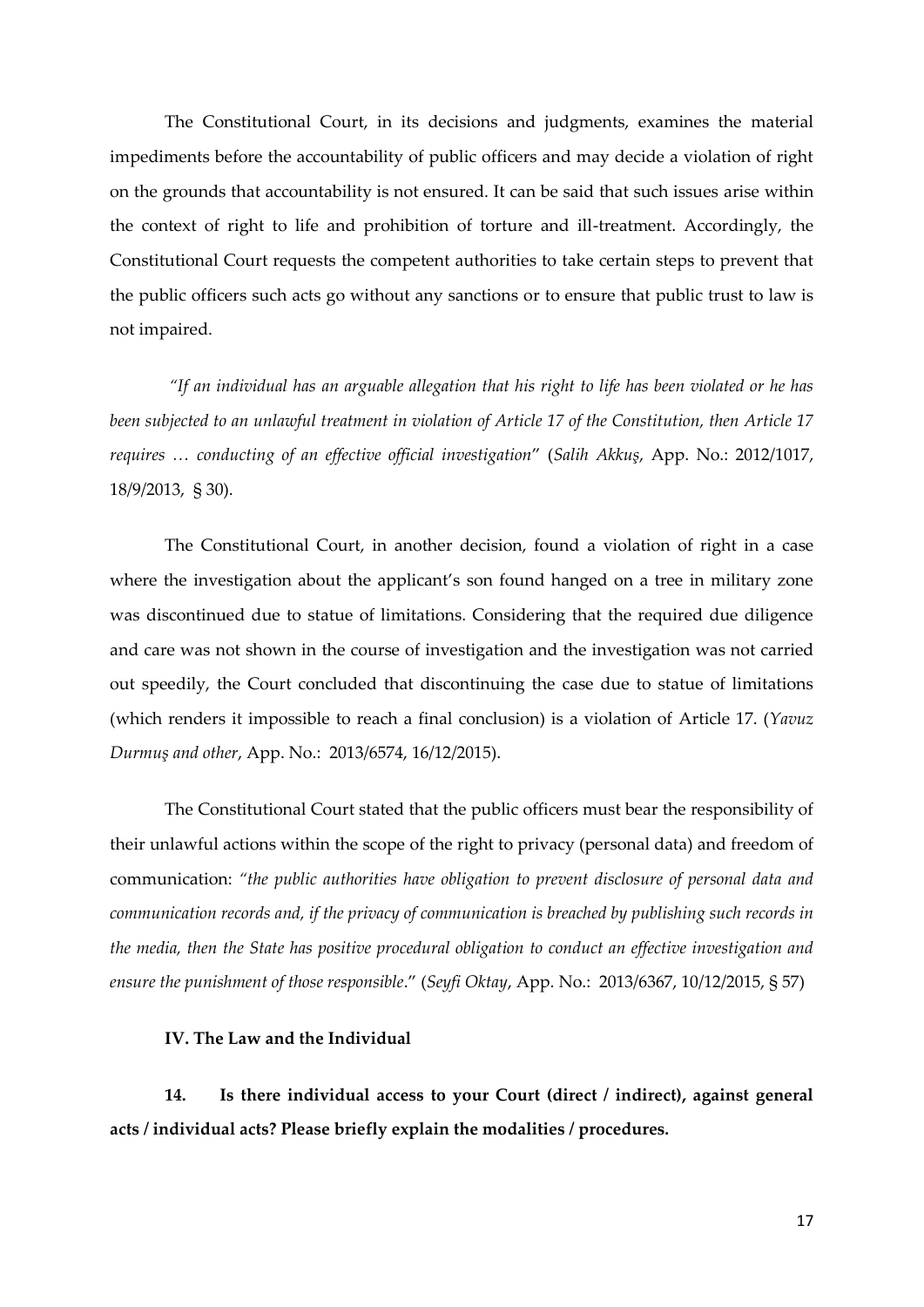Turkey has adopted direct individual application remedy. As a rule, individual application can be filed against individual actions.

Individual application can be filed against the action of the public power alleged to have caused the violation. Such public power action to be applied against can be either a positive act or action or a negative action in the form of not performing an act or action which must be performed. The legislative acts (laws, rules of procedures of the parliament etc.) and the regulatory acts of the administration (statute, regulation esc.) cannot be subject to individual application directly. However, if the application of the legislative or regulatory acts to the circumstances of the individuals leads to a violation of a right, then the relevant persons may file an individual application against the said action (application of legislative or regulatory acts) by following due procedures of application.

Besides, individual application must be filed by the victims (those whose actual and personal rights are directly affected by the alleged proceeding) within thirty (30) days after the exhaustion of all administrative and judicial remedies provided in the laws. The application is filed by filling out an "application form" and is subject to a reasonable amount of application fee. The applications may be filed either directly to the Constitutional Court or through other courts and foreign missions abroad.

## **15. Did your Court develop case-law on individual rights related to the Rule of Law?**

Taking into account the criteria of the rule of law as cited in the Venice Commission's Report (CDL-AD(2016)007), the case law of the Turkish Constitutional Court can be stated as follows:

The Constitutional Court, in its decisions on norm review (constitutionality review) and individual application, examines whether the rule interfering with the fundamental rights and freedoms is "*sufficiently accessible, certain and foreseeable in its application as a requirement of the rule of law and with a view to preventing arbitrariness"* (*Ramazan Aras*, App. No.: 2012/239, 2//7/2013, § 45).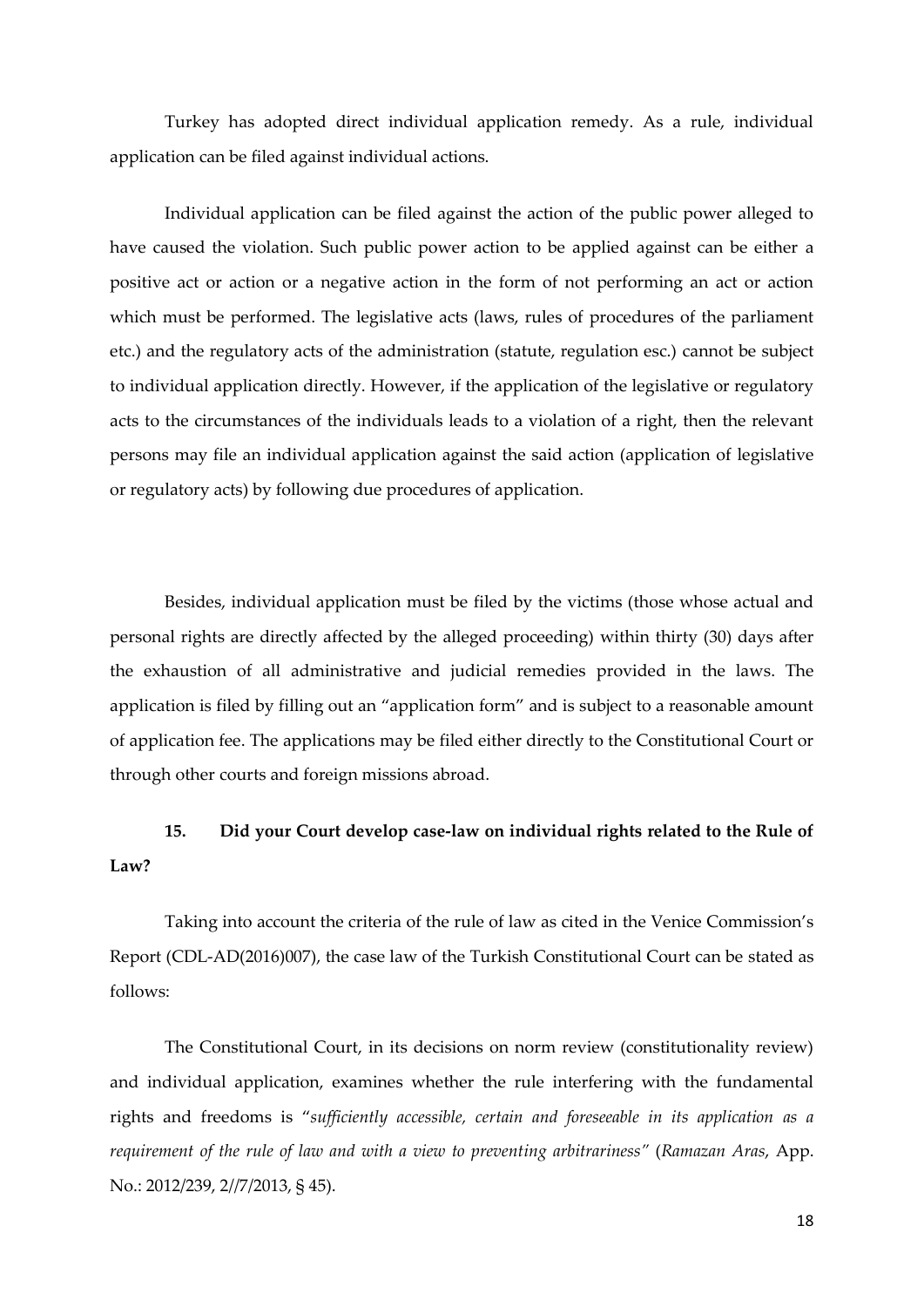As regards *the principal of equality before law and prohibition of discrimination*, the Court in its judgment on *Tuğba Arslan* application (App. No.: 2014/256, 25/6/2014) concluded that the principle of equality covers the prohibition of discrimination as well by stating "the principle of equality applies to *those who have the same legal situation. The legal equality rather than the actual one was prescribed with this principle. The aim of the principle of equality is to ensure that the individuals in the same situation be subjected to the same action before the laws, to prevent the discrimination and the granting of the privileges. … If the same legal situations are subjected to the same rules and different legal situations are subjected to the different rules, the principle of equality prescribed in the Constitution is not harmed"*. In the said application, the Court ruled for a violation of right by finding that there is no reasonable and objective reason to prevent applicant's participation to court hearings with the headscarf that she wears as a requirement of her religious belief and, therefore, she is put into a disadvantaged position against those not wearing headscarf.

Article 36 of the Constitution, which regulates the freedom to claim rights, does not explicitly about the independence and impartiality of the courts. However, the Constitutional Court recognized it as an implied element of the right to a fair tiral by referring to Article 138, 139 and 140 of the Constitution. In the Court's opinion, in determining whether a court is independent against the public authorities, the administration and the parties of the case, *"the appointment procedure and term of office of the judges, their guarantees against external pressures and whether the court demonstrates an independent display are important"* (*Yaşasın Aslan,* App. No.: 2013/1134, 16/5/2013, § 28). The impartiality of a court "is explained on the basis of the institutional structure of the court to try the *case and the attitude of the judge to hear the case. First of all, the legal and administrative regulations on the establishment and organization of the courts should not give the impression that they are not objectively impartial. Indeed, institutional impartiality in very much related to the independence of the courts. The independence is a precondition for ensuring impartiality and, additionally, an organization to give impression of being party must be avoided as well.*" (AYM, E.2014/164, K.2015/12, 14/1/2015).

As *the right of access to a court* will be further elaborated below, this part dwells on the *presumption of innocence and the execution of court judgments*. In the Court's opinion, *The*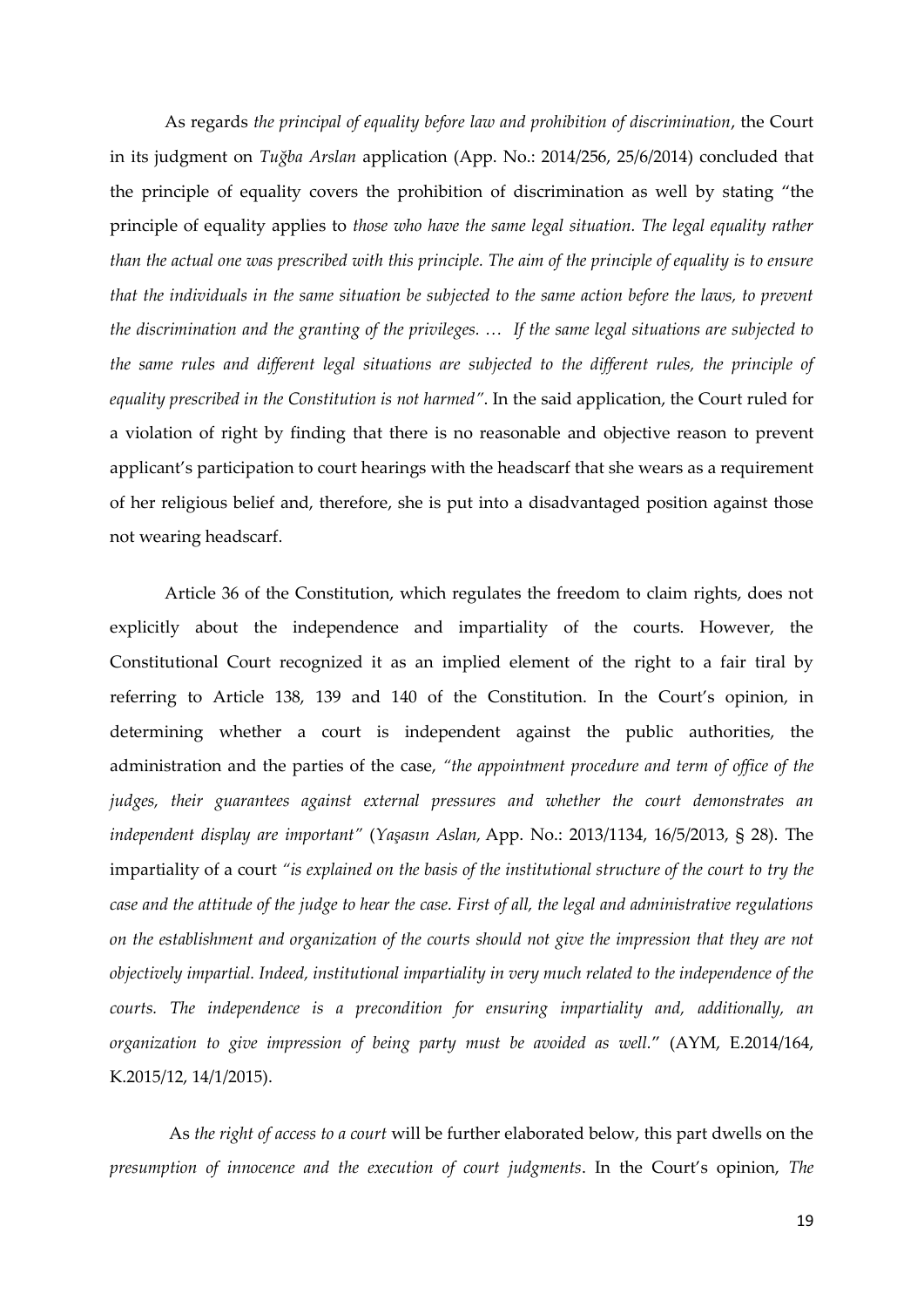*presumption of innocence guarantees that the person is not found guilty without a final court ruling that s/he committed a crime… no one may be declared guilty or may be treated like an offender by any of the judicial authorities and public authorities unless he is proven to be guilty"* (*Kürşat Eyol*, App. No.: 2012/665, 13/6/2013, § 26). In this scope, those who acquitted in the result of criminal proceedings or if such proceedings are discontinued, are under the protection of the presumption of innocence even there is a pending action for damages of a disciplinary proceedings about them. These people should not be subject to treatment of "*being guilty*". In this respect, "*the language used by the decision makers*" in the latter procedure is of critical importance (*Mustafa Akın*, App. No.: 2013/2696, 9/9/2015, § 38). The Constitutional Court, in its judgment on application by *Sebğatullah Altın* (App. No: 2013/1503, 2/12/2015) ruled that the presumption of innocence is violated by finding that "*Although the applicant was not found guilty with a final court ruling that s/he committed a crime, the Administrative Court decision reflects the conviction that the applicant is guilty and committed the actions subject to proceedings".* 

On the other hand, in the Court's opinion *"The right of access to a court also covers the right to take a dispute before a court and the right to request the execution of the decision delivered by the court as well." (Kenan Yıldırım and Turan Yıldırım,* App. No.: 2013/711, 3/4/2014, § 41 and 43). In other words, this right covers *"not just the right of litigation either as plaintiff or defendant before judicial authorities but the right to get one's due in the result of such proceedings as well" (*see., AYM, E.2009/27, K.2010/9, K.T. 14/1/2010; *Halil Canpolat*, App. No.: 2013/7662, 25/3/2015, § 39*). "Regardless of the issuing judicial authority, the execution of a judicial decision or judgment is considered as a complementary element of "the case" (Kenan Yıldırım and Turan Yıldırım,* § 41 and 43*).*

**16. What is the role of your Court in ensuring the access to ordinary / lower courts (e.g. preconditions, including costs, subjective rights, representation by a lawyer, time limits)?**

The Constitutional Court states that the right of access to a court is not absolute and may be restricted but such restriction must pursue a legitimate aim, must be clear and proportionate and should not amount to impair the very essence of the right. The ordinary courts, *in cases when certain conditions are attached on the application***,** "*must refrain from*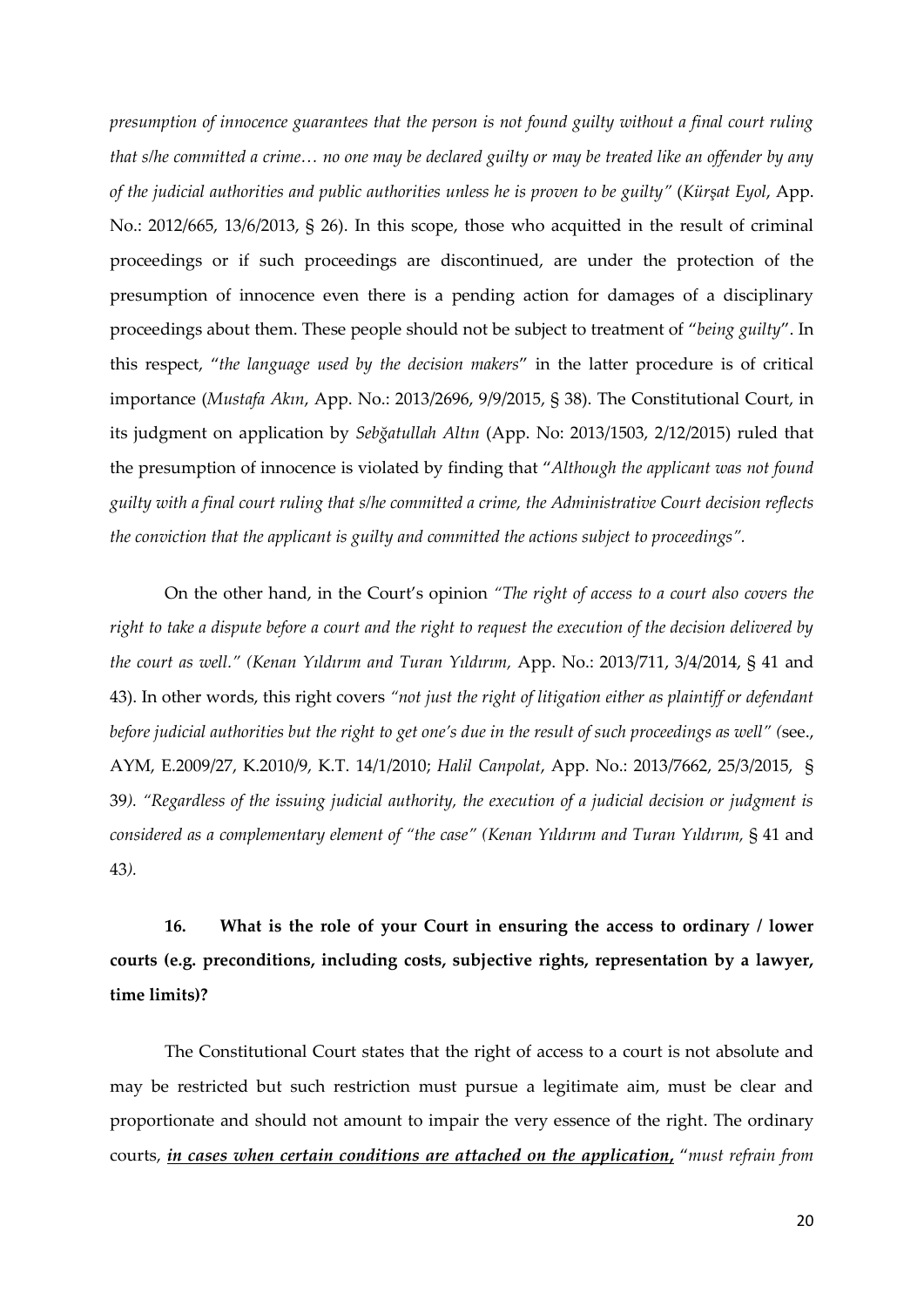*an excessive formalism which may violate the right to a fair trial on one hand and must also avoid an excessive laxity which may lead to elimination of procedural rules regulated by laws on the other hand"*. In other words, *"the right of access to a court would be violated if the procedural rules turns into an impediment for the hearing of individuals' cases by a competent court". In the light of these* principles, the Court ruled for violation of right of access to a court in one of the applications by finding that the judgment of the court of first instance misleads the legal remedies and that the applicants could not enjoy their right to appeal as the judgment was not notified in due procedure (*Kommersan Kombassan Mermer Maden İşletmeleri Sanayi ve Ticaret A.Ş. and Others*, App. No.: 2013/7114, 20/1/2016, § 38, 41, 56).

The Constitutional Court may rule for violation of right by considering that *court expenses* may lay an excessive burden on the applicants and, thereby, deter them from filing actions. In the Court's opinion "*although the regulations pertaining to ruling upon court expenses in favor or to the detriment of one of the parties based on the amount that is won or lost according to the degree of success in the trial constitute an intervention to the right of access to a court, proportionate interventions aiming to discipline requests that are excessive, far-fetched or lacking seriousness can be considered as legitimate. However … these restrictions shall not impair the essence of the right, must pursue a legitimate aim and the means that is used need to be proportionate to the purpose of restriction, burdens that are hard to bear should not be imposed to the detriment of the individual in such a manner as to disturb the fair balance that is tried to be struck between the requirements of public benefit and the rights of the individual.* (*Özkan Şen*, App. No.: 2012/791, 7/11/2013, § 61, 62).

Taking into account that a decision of legal aid was delivered in favor of the applicant and no reclamation opportunity during his bringing the action was available for him and accepting that the applicant's being forced to pay approximately 3/4 of the compensation to which he became entitled to back to the defendant administration in the form of counsel's fee renders the compensation case meaningless, the Constitutional Court concluded that the interference to the right of access to a court is disproportionate.

TCC also does not consider the **term of litigation**, *"unless these terms are too short to make a litigation possible … violating the right of access to a court*". However, *"it should be*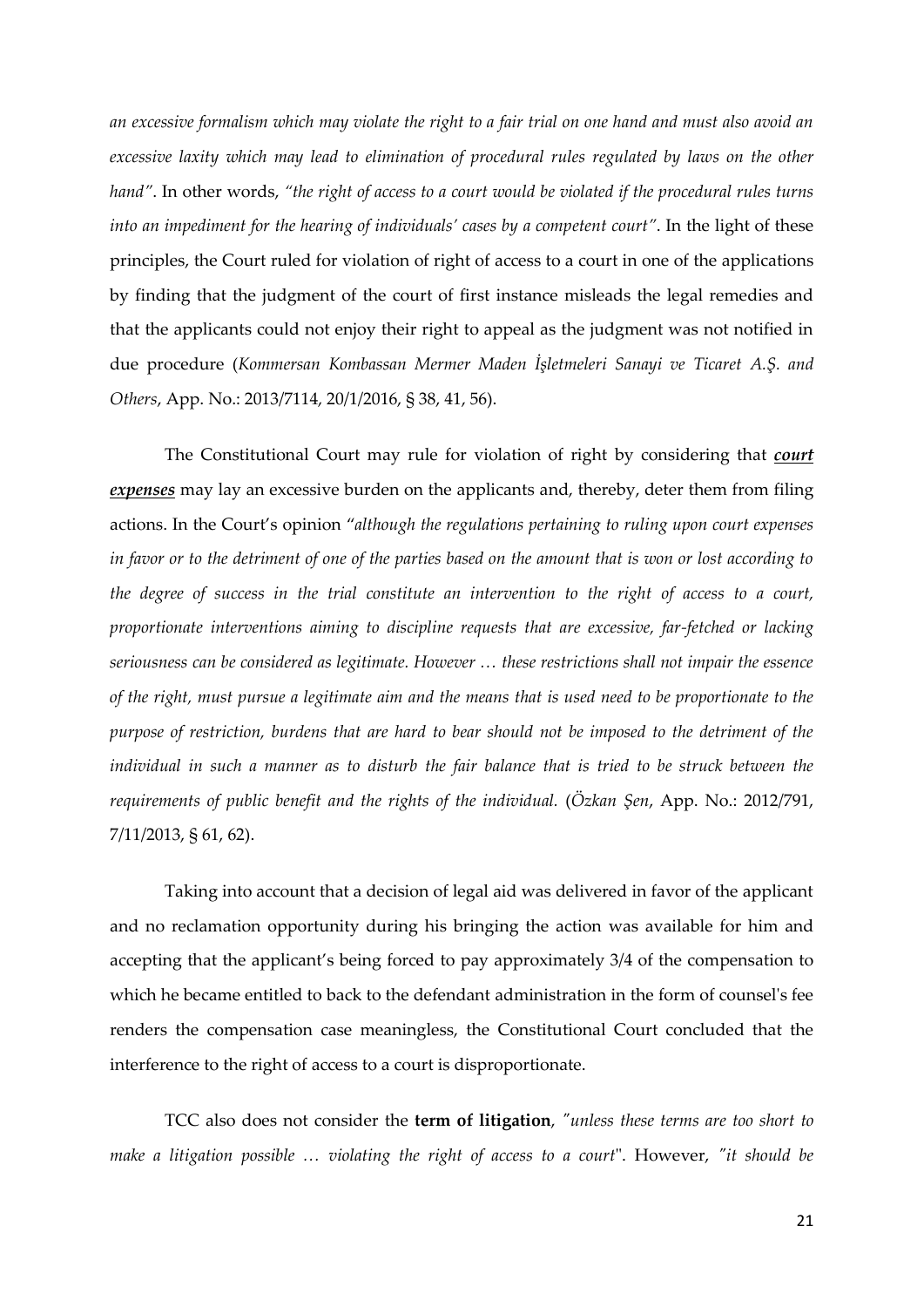*acknowledged that the right of access to a court has been violated if persons have not exercised their right to sue or to seek remedies due to manifestly misapplication or miscalculation of time conditions "* (*Emre Kartal*, B. No: 2014/5020, 6/10/2015, § 33).

In one of its decisions on an annulment case the Constitutional Court found Article 13 of Law No. 6217, which prescribes payment of a 40 TL application fee for filing an appeal to the Court of Cassation, contrary to constitutional provisions regulating the rule of law and the right to legal remedies: "*The provision of law subject to contention does not regulate a system of effective legal aid to those who lack the financial means to pay the said fee and, also, there is no legal aid mechanism in the field of general criminal proceedings which provides an "exemption from court expenses" including the fees too. There is no reference to the relevant provisions of the Code of Civil Procedure (No. 6100), which is the only regulation in our law system on the legal aid mechanism, to render it applicable to the said application fee charged with the said regulation. Therefore, the provision of law subject to contention may obstruct the right of access to a court for those who lacks financial means to pay the fee."*(AYM, E.2011/54 K.2011/142, 20/10/2011)

## **17. Is the Rule of Law used as a general concept in the absence of specific fundamental rights or guarantees in the text of the Constitution in your country?**

The Constitutional Court, by way of interpretation and relying on the principle of the wholeness of the constitution, can extract certain rights which are not cited in the second part of the Constitution titled "*fundamental rights and duties*". The concept of "*the rule of law"* is mainly used to manifest certain rights relying on Article 36 of the Constitution which regulates the *"freedom to claim rights (right to a fair trial)"*.

First of all, it must be noted that the Constitutional Court stated, by way of reference to the ECHR, the rule of law is sovereign to all rights and freedoms in the Convention. Therefore, the Court must take this principle into consideration while interpreting the rights within the context of the "*common field of protection*" theory (*Murat Çevik* (2), App. No.: 2013/3244, 7/7/2015, § 35; *İbrahim Oğuz and other*, App. No.: 2013/5926, 6/10/2015, § 78).

Article 36 of the Constitution (*right to a fair trial*) does not provide for a right which encompasses the execution of court judgments. Although Article 138 of the Constitution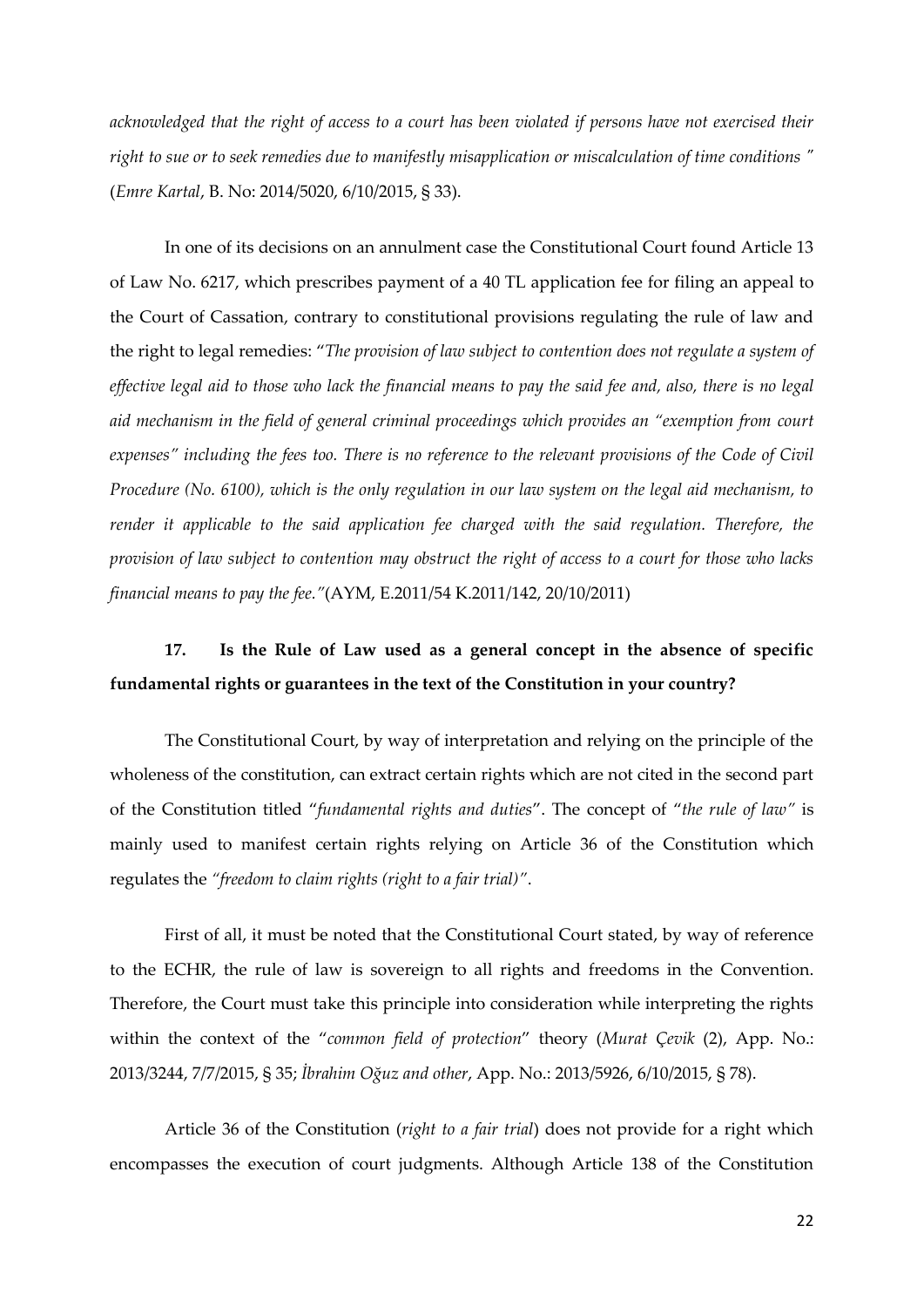under section of "*Judiciary*" mentions of the execution of court judgments without delay, this provision prescribes an obligation of the public authorities rather than granting the individuals such a right.

The Constitutional Court stated that, in a system where "*the rule of law*" prevails, one cannot accept the non-execution of court judgments and, therefore, Article 36 of the Constitution includes the right to execution of court judgments as well: *"In a state where the court judgments are not executed in due time by the relevant public authorities, it cannot be possible for the individual to fully enjoy the rights and freedoms provided to them through court judgments and decisions. Therefore, the State has the obligation to ensure timely execution of court judgments, to prevent the loss of individuals' rights and, thereby, to protect the individuals' trust and respect to public authorities and legal system. Therefore, in a state governed by the rule of law, it cannot be accepted that the court judgments are not executed in due time as execution of such judgments serves a critical function in protecting the individuals' trust and respect to public authorities and legal system*" (*Şenay Haylaz*, App. No.: 2013/3457, 25/2/2015, § 47).

Besides, by reference to the decisions of the ECtHR, the Constitutional Court *"recognizes the right of access to a court among the basic elements of the principle of the rule of law and states that the right of access to a court requires availability of a consistent system of accessing courts and existence of clear, practical and effective opportunities for those who are not file a suit before the courts"* (*Emre Kartal*, App. No.: 2014/5020, 6/10/2015, § 30).

On the other hand, although not explicitly stated, the Constitutional Court recognizes the strong ties between the principle of the rule of law and the "*right to a trial within reasonable time*" as deducted from Article 36. Although Article 141 of the Constitution states that it is a duty of the judiciary to conclude the cases as quickly as possible, this Article is not accepted to grant a certain right to the individuals. However, the right to a fair trial under Article 36 covers the right to a trial within reasonable time as well. In the Court's opinion, "*A trial which removes the benefits achieved from a judgment by extending the process of resolving legal disputes will damage effectiveness and security in the fulfillment of justice… that the trial be concluded as soon as possible in order to prevent the continuation of the damage incurred by the*